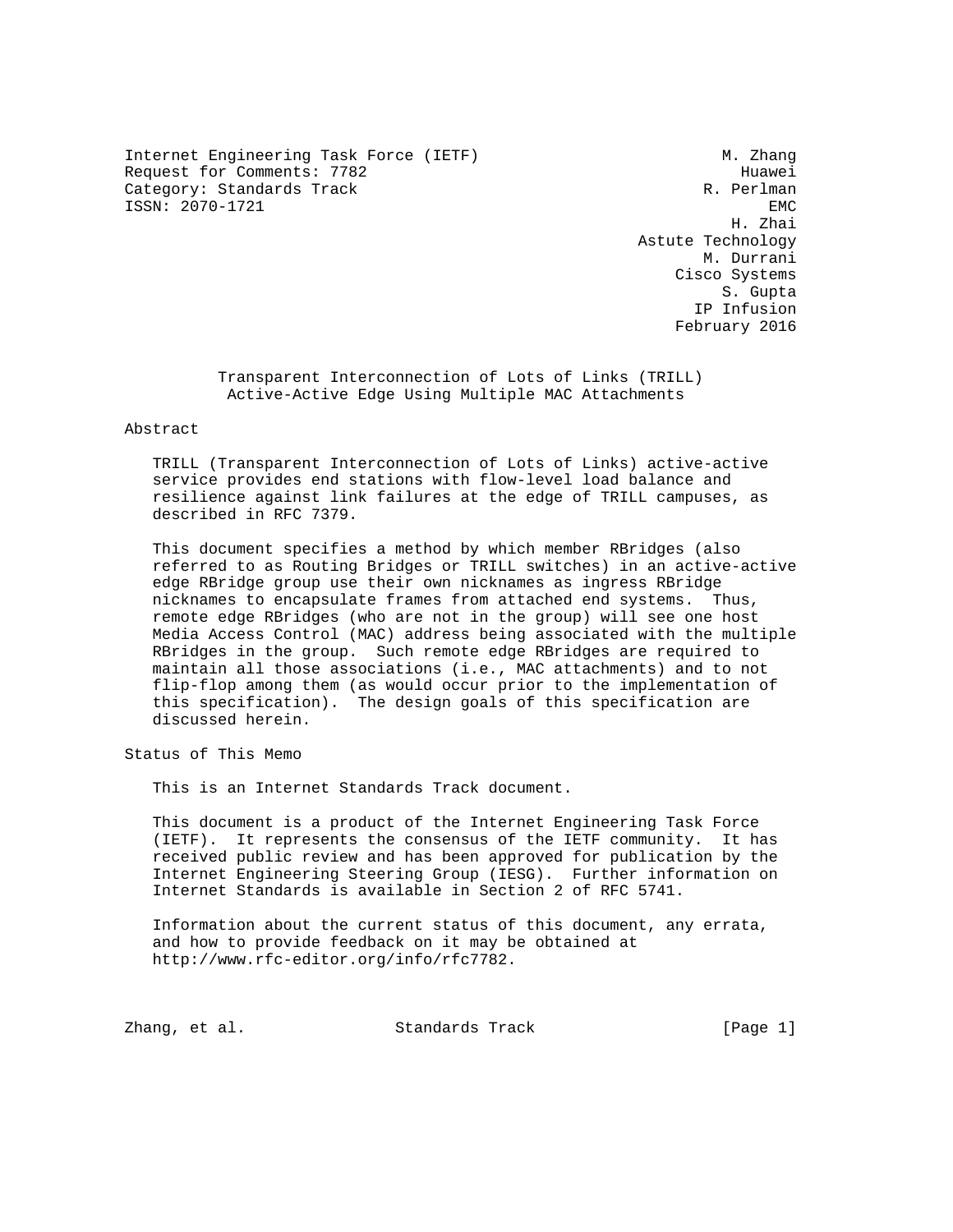# Copyright Notice

 Copyright (c) 2016 IETF Trust and the persons identified as the document authors. All rights reserved.

 This document is subject to BCP 78 and the IETF Trust's Legal Provisions Relating to IETF Documents

 (http://trustee.ietf.org/license-info) in effect on the date of publication of this document. Please review these documents carefully, as they describe your rights and restrictions with respect to this document. Code Components extracted from this document must include Simplified BSD License text as described in Section 4.e of the Trust Legal Provisions and are provided without warranty as described in the Simplified BSD License.

Table of Contents

|                | 4.1.1. Advertising Data Labels for Active-Active Edge 7      |
|----------------|--------------------------------------------------------------|
|                | 4.1.2. Discovery of Active-Active Edge Members  8            |
|                | 4.1.3. Advertising Learned MAC Addresses 9                   |
|                | 4.2. Extended RBridge Capability Flags APPsub-TLV 11         |
| 5 <sub>1</sub> |                                                              |
|                | 5.1. No MAC Address Flip-Flopping (Normal Unicast Egress) 12 |
|                | 5.2. Regular Unicast/Multicast Ingress 12                    |
|                |                                                              |
|                | 5.3.1. No Duplication (Single Exit Point) 12                 |
|                | 5.3.2. No Echo (Split Horizon) 13                            |
|                | 5.4. No Black-Hole or Triangular Forwarding 14               |
|                | 5.5. Load Balance towards the AAE 14                         |
|                |                                                              |
|                |                                                              |
|                |                                                              |
|                |                                                              |
|                |                                                              |
|                | 8.2. Extended RBridge Capabilities Registry 16               |
|                |                                                              |
|                |                                                              |
|                |                                                              |
|                |                                                              |
|                | Appendix A. Scenarios for Split Horizon 20                   |
|                |                                                              |
|                |                                                              |

Zhang, et al. Standards Track [Page 2]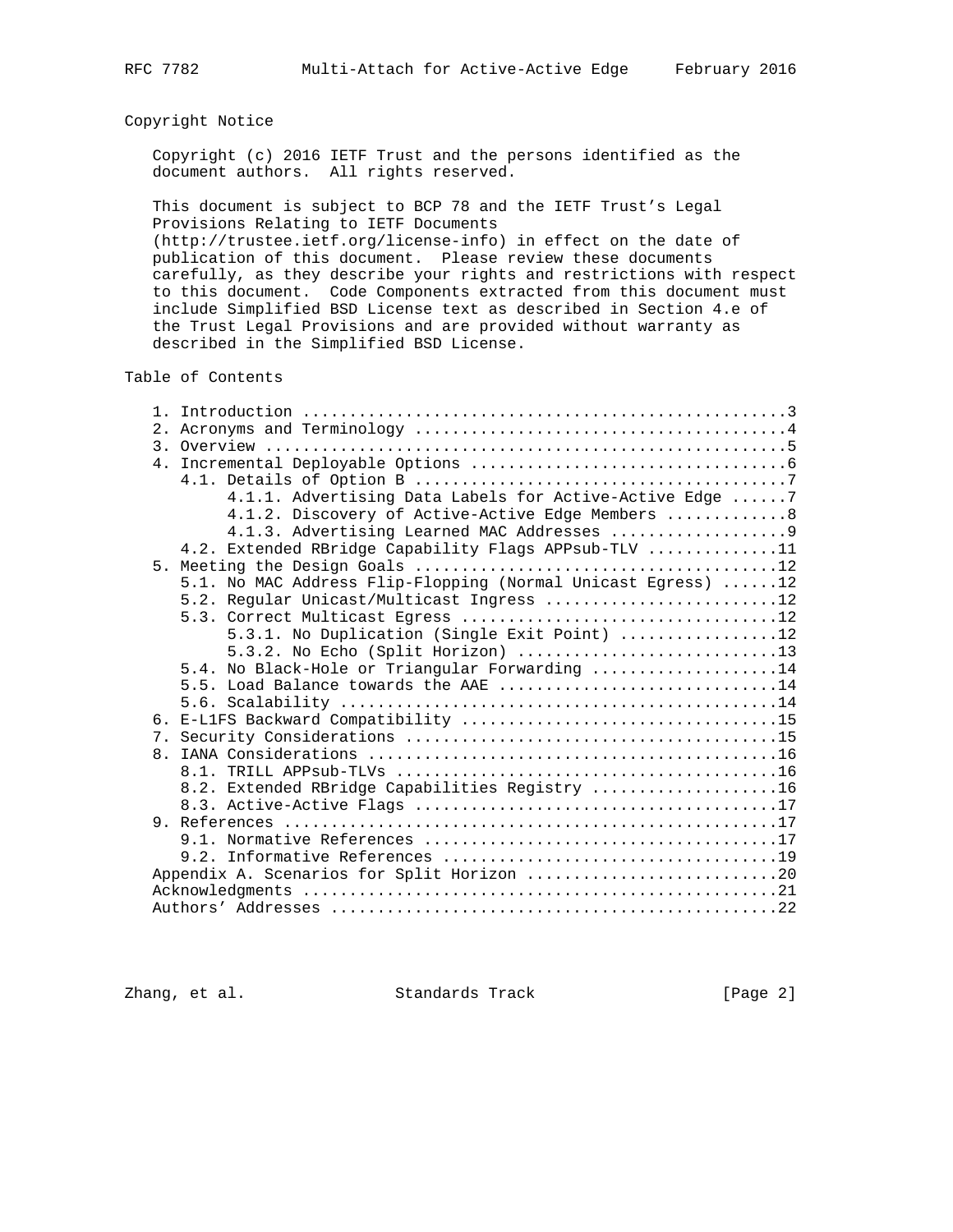# 1. Introduction

 As discussed in [RFC7379], in a TRILL (Transparent Interconnection of Lots of Links) Active-Active Edge (AAE) topology, a Local Active-Active Link Protocol (LAALP) -- for example, a Multi-Chassis Link Aggregation (MC-LAG) bundle -- is used to connect multiple RBridges (Routing Bridges or TRILL switches) to multi-port Customer Equipment (CE), such as a switch, virtual switch (vSwitch), or multi-port end station. A set of end nodes is attached in the case of a switch or vSwitch. It is required that data traffic within a specific VLAN from this end node set (including the multi-port end-station case) can be ingressed and egressed by any of these RBridges simultaneously. End systems in the set can spread their traffic among these edge RBridges at the flow level. When a link fails, end systems keep using the remaining links in the LAALP without waiting for the convergence of TRILL, which provides resilience to link failures.

 Since a frame from each end node can be ingressed by any RBridge in the local AAE group, a remote edge RBridge may observe multiple attachment points (i.e., egress RBridges) for this end node. This issue is known as "MAC address flip-flopping"; see [RFC7379] for a discussion.

 Per this document, AAE member RBridges use their own nicknames to ingress frames into the TRILL campus. Remote edge RBridges are required to keep multiple points of attachment per MAC address and Data Label (VLAN or Fine-Grained Label [RFC7172]) attached to the AAE. This addresses the MAC flip-flopping issue. Using this solution, as specified in this document, in an AAE group does not prohibit the use of other solutions in other AAE groups in the same TRILL campus. For example, the specification in this document and the specification in [RFC7781] could be simultaneously deployed for different AAE groups in the same campus.

 The main body of this document is organized as follows: Section 2 lists acronyms and terms. Section 3 describes the overview model. Section 4 provides options for incremental deployment. Section 5 describes how this approach meets the design goals. Section 6 discusses backward compatibility. Section 7 covers security considerations. Section 8 covers IANA considerations.

Zhang, et al. Standards Track [Page 3]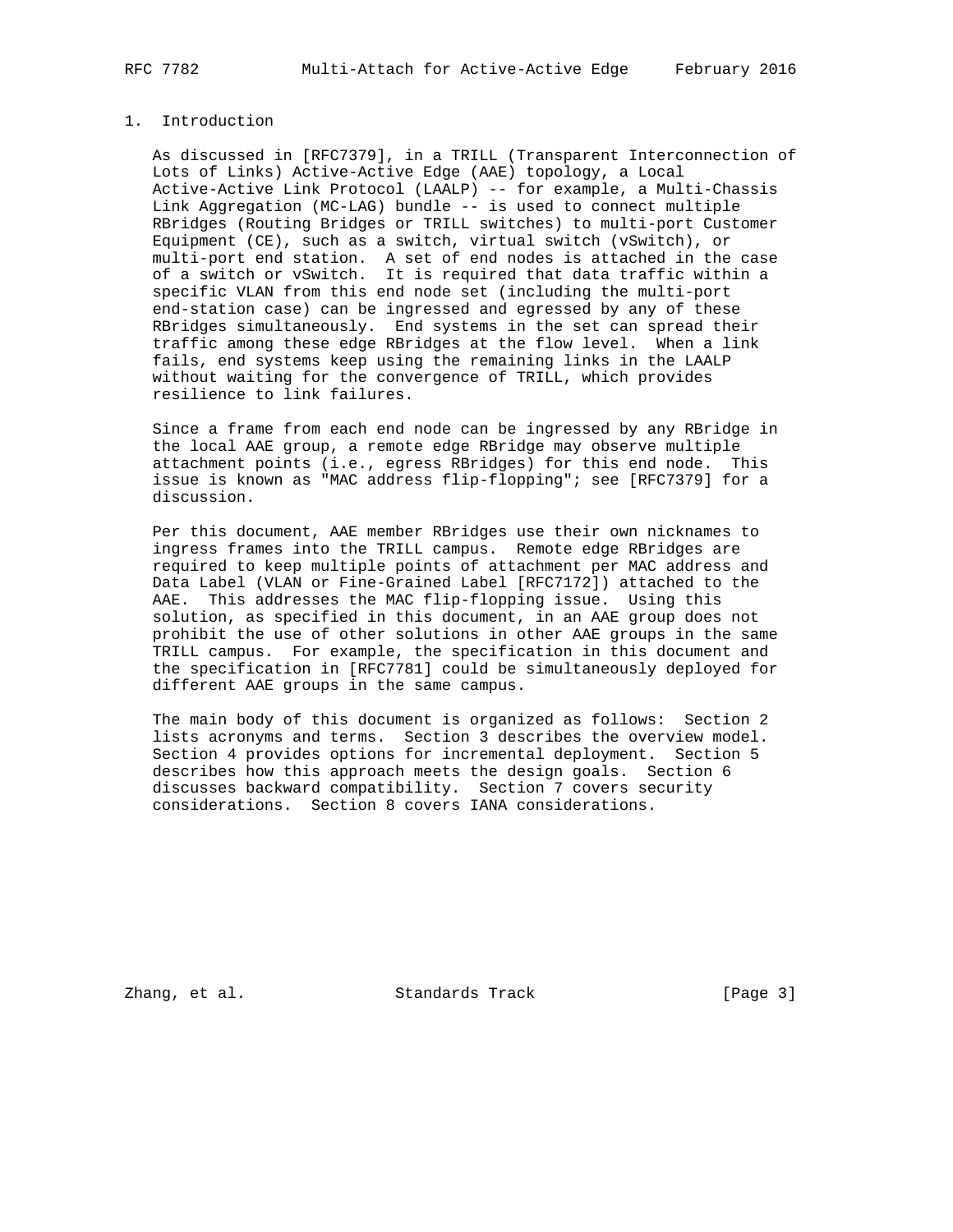- 
- 2. Acronyms and Terminology

AAE: Active-Active Edge

- Campus: A TRILL network consisting of TRILL switches, links, and possibly bridges bounded by end stations and IP routers. For TRILL, there is no "academic" implication in the name "campus".
- CE: Customer Equipment (end station or bridge). The device can be either physical or virtual equipment.

Data Label: VLAN or Fine-Grained Label (FGL)

 DRNI: Distributed Resilient Network Interconnect. A link aggregation specified in [802.1AX] that can provide an LAALP between (a) one, two, or three CEs and (b) two or three RBridges.

E-L1FS: Extended Level 1 Flooding Scope

 Edge RBridge: An RBridge providing end-station service on one or more of its ports.

ESADI: End Station Address Distribution Information [RFC7357]

FGL: Fine-Grained Label [RFC7172]

FS-LSP: Flooding Scope Link State Protocol Data Unit

IS: Intermediate System [IS-IS]

- IS-IS: Intermediate System to Intermediate System [IS-IS]
- LAALP: Local Active-Active Link Protocol [RFC7379]. Any protocol similar to MC-LAG (or DRNI) that runs in a distributed fashion on a CE, on the links from that CE to a set of edge group RBridges, and on those RBridges.

LSP: Link State PDU

 MC-LAG: Multi-Chassis Link Aggregation. Proprietary extensions of link aggregation [802.1AX] that can provide an LAALP between one CE and two or more RBridges.

PDU: Protocol Data Unit

RBridge: A device implementing the TRILL protocol.

Zhang, et al. Standards Track [Page 4]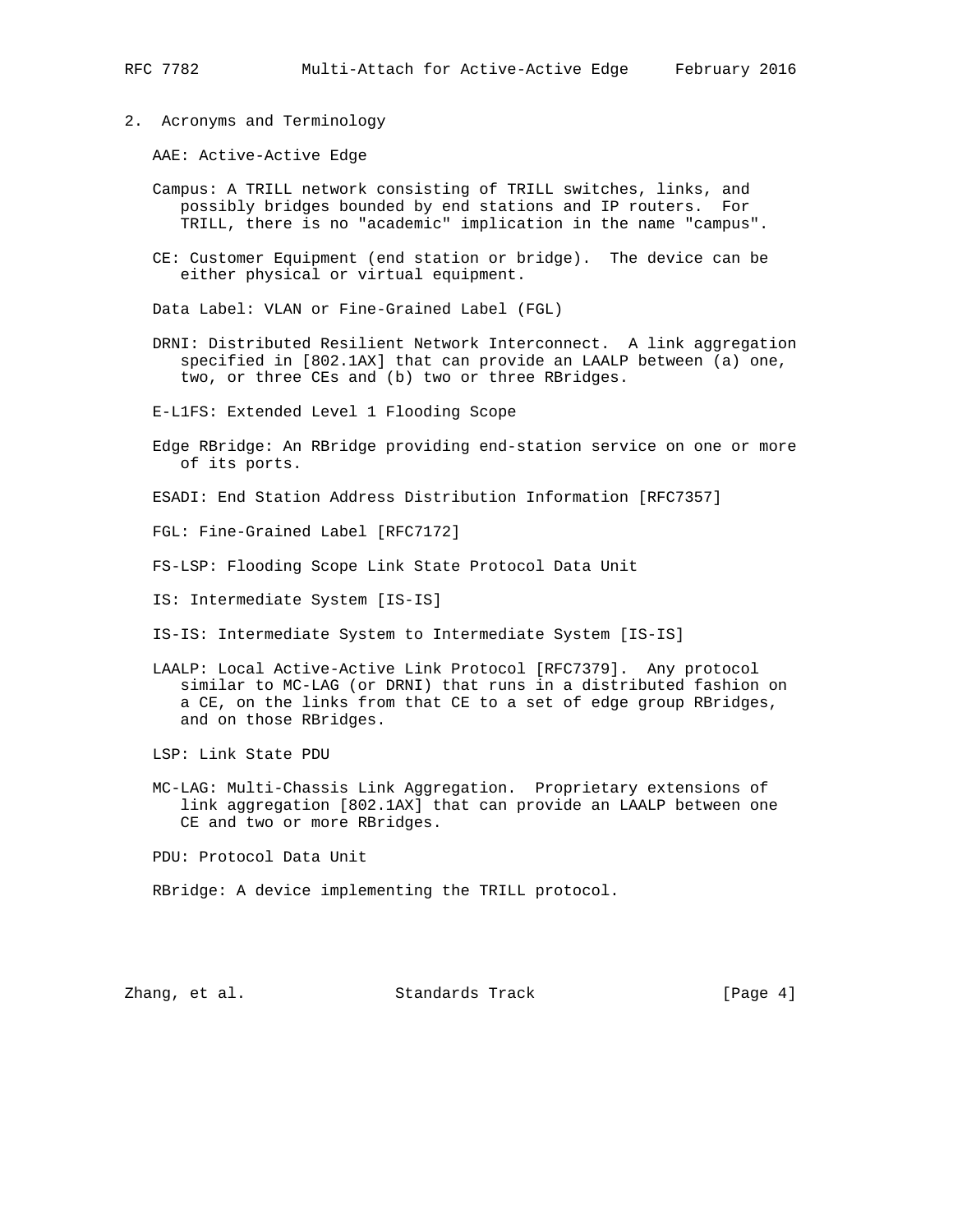TRILL: Transparent Interconnection of Lots of Links or Tunneled Routing in the Link Layer [RFC6325] [RFC7177].

TRILL switch: An alternative name for an RBridge.

 vSwitch: A virtual switch, such as a hypervisor, that also simulates a bridge.

 The key words "MUST", "MUST NOT", "REQUIRED", "SHALL", "SHALL NOT", "SHOULD", "SHOULD NOT", "RECOMMENDED", "MAY", and "OPTIONAL" in this document are to be interpreted as described in RFC 2119 [RFC2119].

 Familiarity with [RFC6325], [RFC6439], and [RFC7177] is assumed in this document.

3. Overview



Figure 1: An Example Topology for TRILL Active-Active Edge

 Figure 1 shows an example network for TRILL AAE (see also Figure 1 in [RFC7379]). In this figure, end nodes (H1, H2, H3, and H4) are attached to a bridge (B) that communicates with multiple RBridges (RB1, RB2, and RB3) via the LAALP. Suppose that RB4 is a "remote" RBridge not in the AAE group in the TRILL campus. This connection model is also applicable to the virtualized environment where the physical bridge can be replaced with a vSwitch while those bare metal hosts are replaced with virtual machines (VMs).

Zhang, et al. Standards Track [Page 5]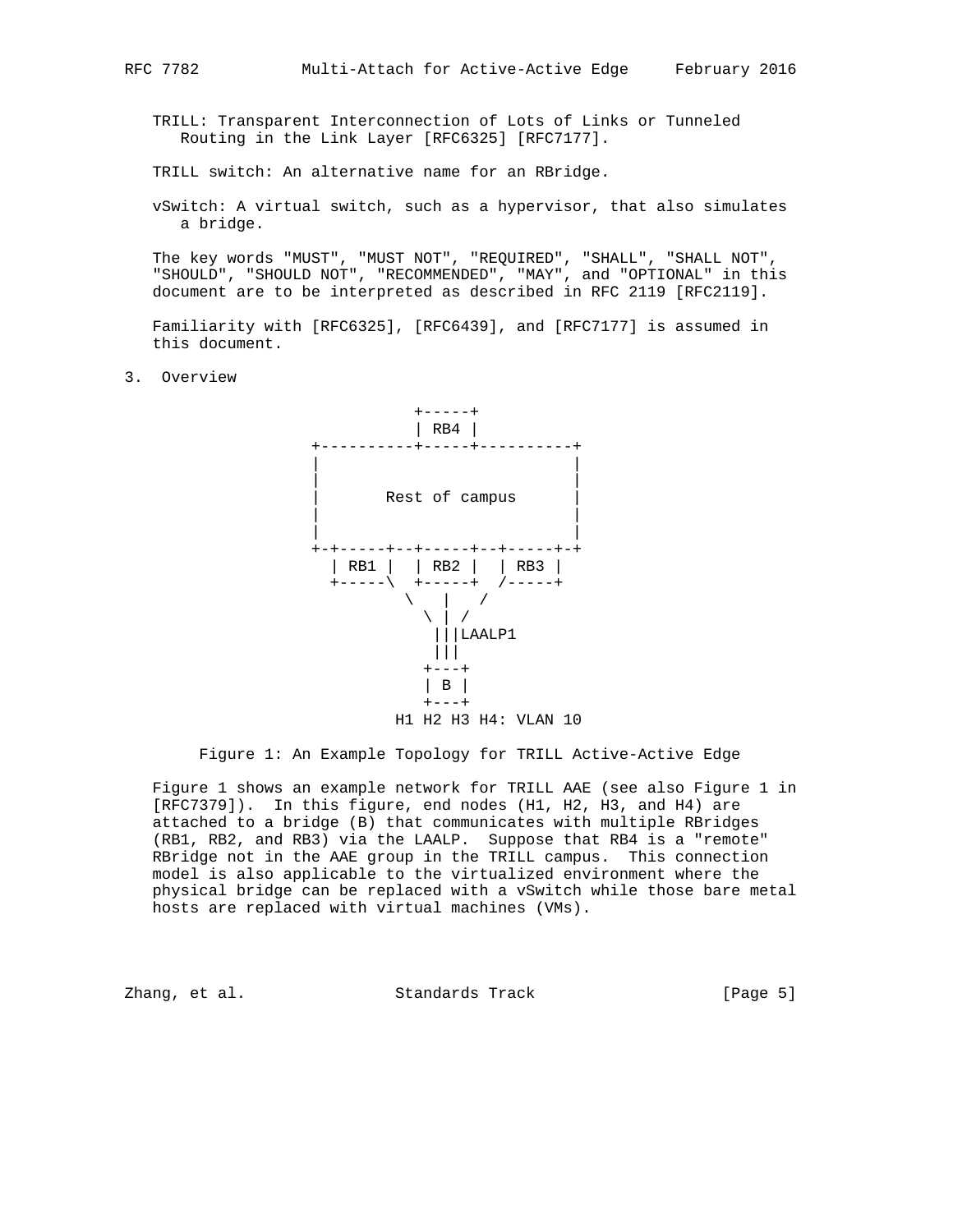For a frame received from its attached end node sets, a member RBridge of the AAE group conforming to this document always encapsulates that frame using its own nickname as the ingress nickname, regardless of whether it is unicast or multicast.

 With the two options specified below, even though remote RBridge RB4 will see multiple attachments for each MAC address from one of the end nodes, MAC address flip-flopping will not cause any problems.

### 4. Incremental Deployable Options

 This section specifies two options. Option A requires new hardware support. Option B can be incrementally implemented throughout a TRILL campus with common existing TRILL "fast path" hardware. Further details on Option B are given in Section 4.1.

#### Option A:

 A new capability announcement would appear in LSPs: "I can cope with data-plane learning of multiple attachments for an end node." This mode of operation is generally not supported by existing TRILL fast path hardware. Only if all edge RBridges to which the group has data connectivity -- and that are interested in any of the Data Labels in which the AAE is interested -- announce this capability can the AAE group safely use this approach. If all such RBridges do not announce this "Option A" capability, then a fallback would be needed, such as reverting from active-active to active-standby operation or isolating the RBridges that would need to support this capability but do not support it. Further details for Option A are beyond the scope of this document, except that, as described in Section 4.2, a bit is reserved to indicate support for Option A, because a remote RBridge supporting Option A is compatible with an AAE group using Option B.

#### Option B:

 As pointed out in Section 4.2.6 of [RFC6325] and Section 5.3 of [RFC7357], one MAC address may be persistently claimed to be attached to multiple RBridges within the same Data Label in the TRILL ESADI-LSPs. For Option B, AAE member RBridges make use of the TRILL ESADI protocol to distribute multiple attachments of a MAC address. Remote RBridges SHOULD disable data-plane MAC learning for such multi-attached MAC addresses from TRILL Data packet decapsulation, unless they also support Option A. The ability to configure an RBridge to disable data-plane learning is provided by the base TRILL protocol [RFC6325].

Zhang, et al. Standards Track [Page 6]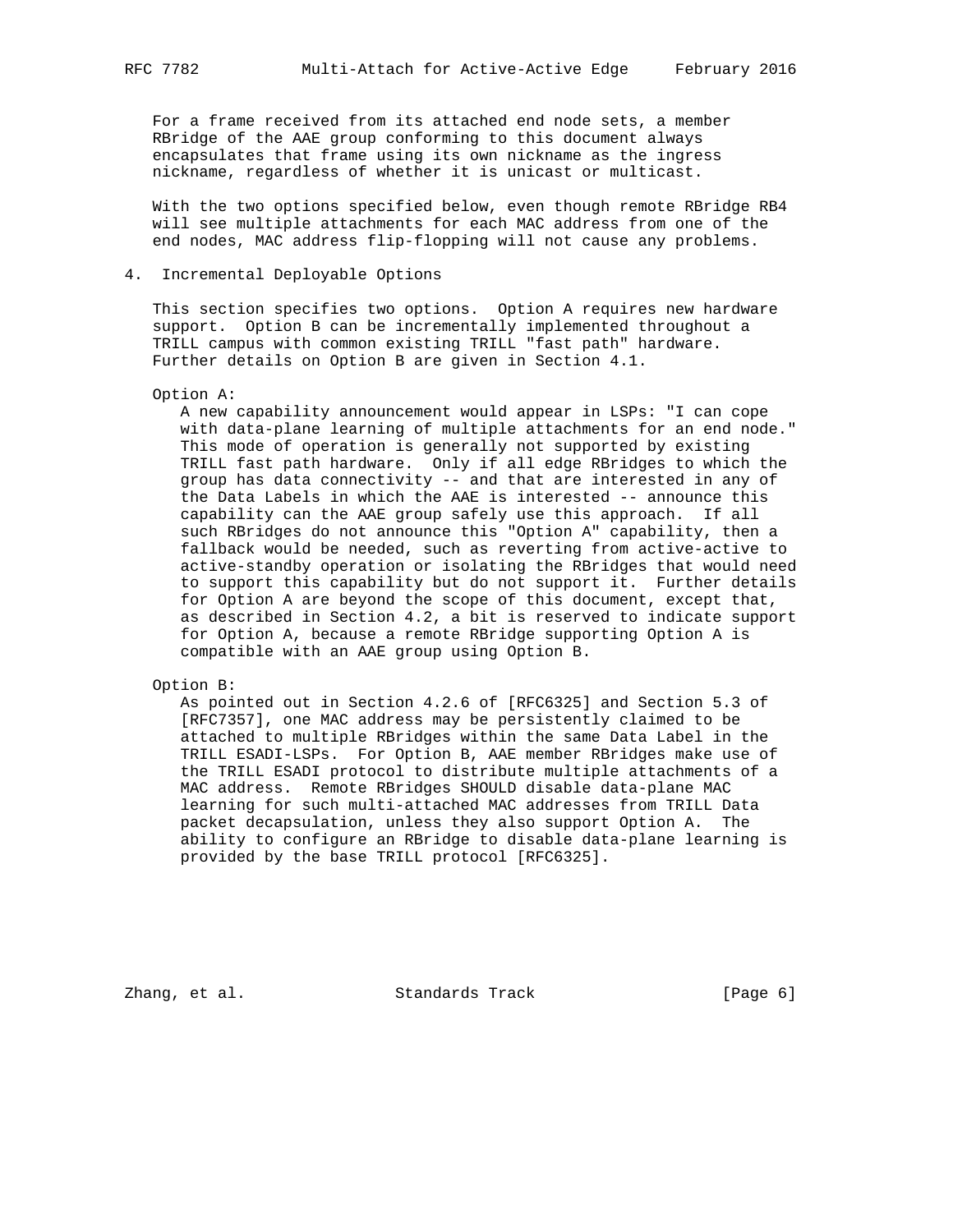# 4.1. Details of Option B

 With Option B, the receiving edge RBridges MUST avoid flip-flop errors for MAC addresses learned from the TRILL Data packet decapsulation for the originating RBridge within these Data Labels. It is RECOMMENDED that the receiving edge RBridge disable data-plane MAC learning from TRILL Data packet decapsulation within those advertised Data Labels for the originating RBridge, unless the receiving RBridge also supports Option A. Alternative implementations that produce the same expected behavior, i.e., the receiving edge RBridge does not flip-flop among multiple MAC attachments, are acceptable. For example, the confidence-level mechanism as specified in [RFC6325] can be used. Let the receiving edge RBridge give a prevailing confidence value (e.g., 0x21) to the first MAC attachment learned from the data plane over others from the TRILL Data packet decapsulation. The receiving edge RBridge will stick to this MAC attachment until it is overridden by one learned from the ESADI protocol [RFC7357]. The MAC attachment learned from ESADI is set to have a higher confidence value (e.g., 0x80) to override any alternative learning from the decapsulation of received TRILL Data packets [RFC6325].

#### 4.1.1. Advertising Data Labels for Active-Active Edge

 An RBridge in an AAE group MUST participate in ESADI in Data Labels enabled for its attached LAALPs. This document further registers two data flags, which are used to advertise that the originating RBridge supports and participates in an AAE. These two flags are allocated from the Interested VLANs Flag Bits that appear in the Interested VLANs and Spanning Tree Roots sub-TLV and the Interested Labels Flag Bits that appear in the Interested Labels and Spanning Tree Roots sub-TLV [RFC7176] (see Section 8.3). When these flags are set to 1, the originating RBridge is advertising Data Labels for LAALPs rather than plain LAN links.

Zhang, et al. Standards Track [Page 7]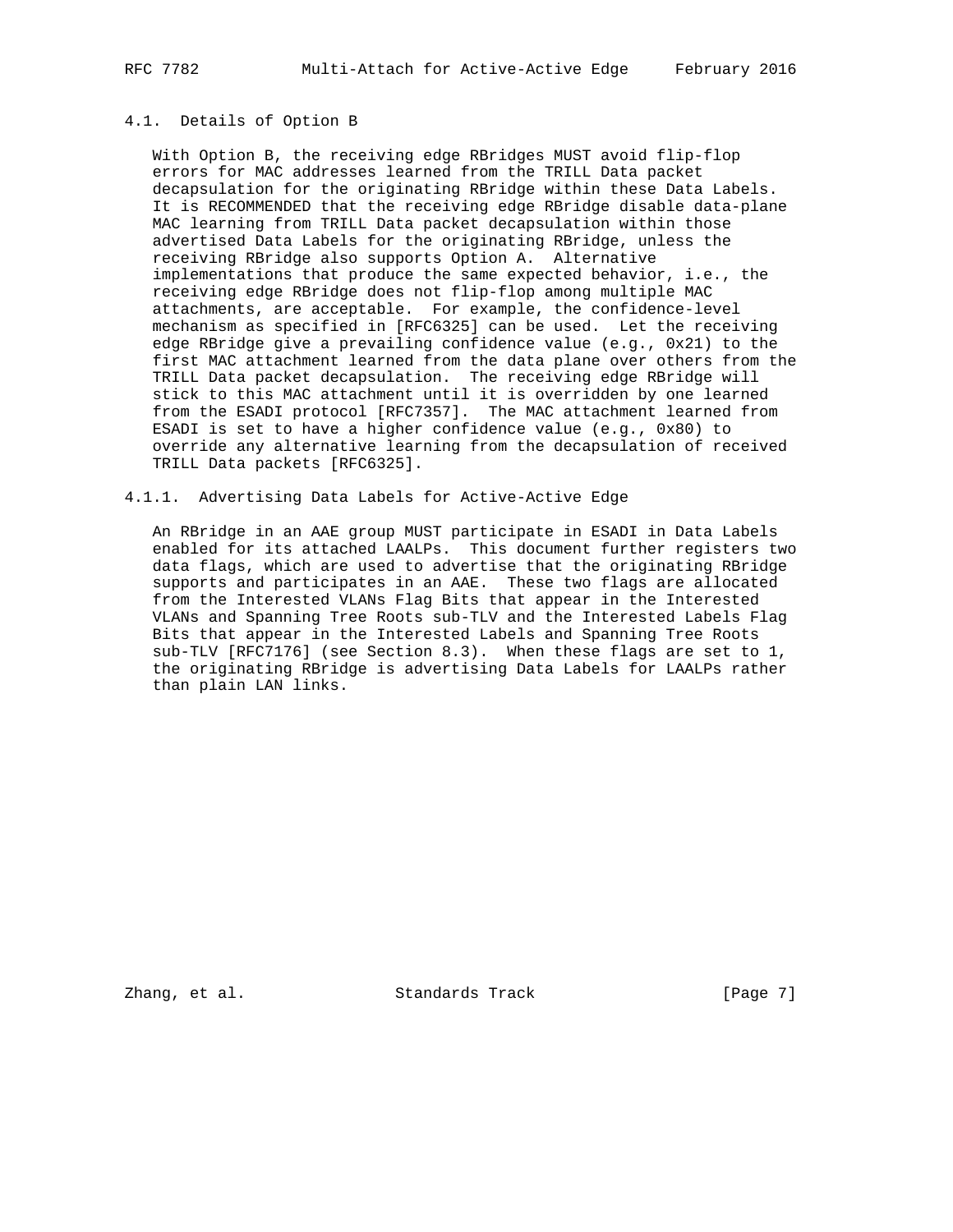# 4.1.2. Discovery of Active-Active Edge Members

 Remote edge RBridges need to discover RBridges in an AAE. This is achieved by listening to the following "AA LAALP Group RBridges" TRILL APPsub-TLV included in the TRILL GENINFO TLV in FS-LSPs [RFC7780]:

 +-+-+-+-+-+-+-+-+-+-+-+-+-+-+-+-+ | Type = AA-LAALP-GROUP-RBRIDGES| (2 bytes) +-+-+-+-+-+-+-+-+-+-+-+-+-+-+-+-+ | Length  $(2 \text{ bytes})$ .<br>+-+-+-+-+-+-+-+-+-+-+-+-+-+-+-+-+-+ | Sender Nickname | (2 bytes) +-+-+-+-+-+-+-+-+-+-+-+-+-+-+-+-+ | LAALP ID Size | (1 byte) +-+-+-+-+-+-+-+-+-+-+-+-+-+-+-+-+-+-+-+-+-+...+-+-+ | LAALP ID (k bytes) | +-+-+-+-+-+-+-+-+-+-+-+-+-+-+-+-+-+-+-+-+-+...+-+-+

- o Type: AA LAALP Group RBridges (TRILL APPsub-TLV type 252)
- o Length: 3 + k
- o Sender Nickname: The nickname the originating RBridge will use as the ingress nickname. This field is useful because the originating RBridge might own multiple nicknames.
- o LAALP ID Size: The length, k, of the LAALP ID in bytes.
- o LAALP ID: The ID of the LAALP, which is k bytes long. If the LAALP is an MC-LAG or DRNI, it is the 8-byte ID, as specified in Clause 6.3.2 of [802.1AX].

 This APPsub-TLV is expected to rarely change, as it only does so in cases of the creation or elimination of an AAE group, or of link failure or restoration to the CE in such a group.

Zhang, et al. Standards Track [Page 8]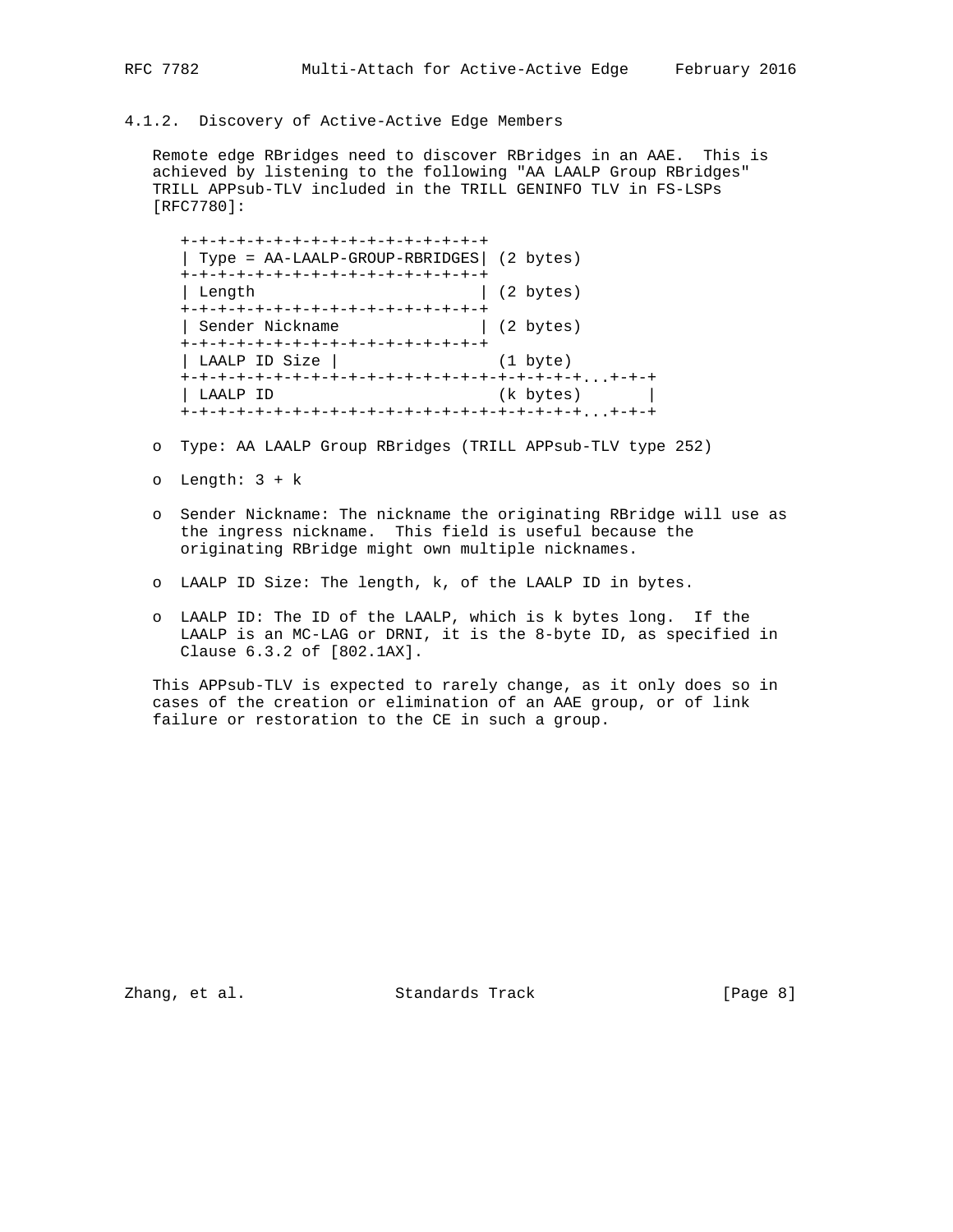## 4.1.3. Advertising Learned MAC Addresses

 Whenever MAC addresses from the LAALP of this AAE are learned through ingress or configuration, the originating RBridge MUST advertise these MAC addresses using the MAC-Reachability TLV [RFC6165] via the ESADI protocol [RFC7357]. The MAC-Reachability TLVs are composed in a way that each TLV only contains MAC addresses of end nodes attached to a single LAALP. Each such TLV is enclosed in a TRILL APPsub-TLV, defined as follows:

| +-+-+-+-+-+-+-+-+-+-+-+-+-+-+-+-+-+   |                   |
|---------------------------------------|-------------------|
| Type = AA-LAALP-GROUP-MAC   (2 bytes) |                   |
| +-+-+-+-+-+-+-+-+-+-+-+-+-+-+-+-+-+   |                   |
| Length                                | (2 bytes)         |
| +-+-+-+-+-+-+-+-+-+-+-+-+-+-+-+-+-+   |                   |
| LAALP ID Size                         | $(1 \text{byte})$ |
|                                       |                   |
| LAALP ID                              | (k bytes)         |
|                                       |                   |
| MAC-Reachability TLV                  | $(7 + 6*n bytes)$ |
|                                       |                   |

- o Type: AA LAALP Group MAC (TRILL APPsub-TLV type 253)
- o Length: The MAC-Reachability TLV [RFC6165] is contained in the value field as a sub-TLV. The total number of bytes contained in the value field is given by  $k + 8 + 6*n$ .
- o LAALP ID Size: The length, k, of the LAALP ID in bytes.
- o LAALP ID: The ID of the LAALP, which is k bytes long. Here, it also serves as the identifier of the AAE. If the LAALP is an MC-LAG (or DRNI), it is the 8-byte ID, as specified in Clause 6.3.2 of [802.1AX].
- o MAC-Reachability sub-TLV: The AA-LAALP-GROUP-MAC APPsub-TLV value contains the MAC-Reachability TLV as a sub-TLV (see [RFC6165]; n is the number of MAC addresses present). As specified in Section 2.2 of [RFC7356], the Type and Length fields of the MAC-Reachability TLV are encoded as unsigned 16-bit integers. The 1-byte unsigned confidence value, along with these TLVs, SHOULD be set to prevail over those MAC addresses learned from TRILL Data decapsulation by remote edge RBridges.

 This AA-LAALP-GROUP-MAC APPsub-TLV MUST be included in a TRILL GENINFO TLV [RFC7357] in the ESADI-LSP. There may be more than one occurrence of such TRILL APPsub-TLVs in one ESADI-LSP fragment.

Zhang, et al. Standards Track [Page 9]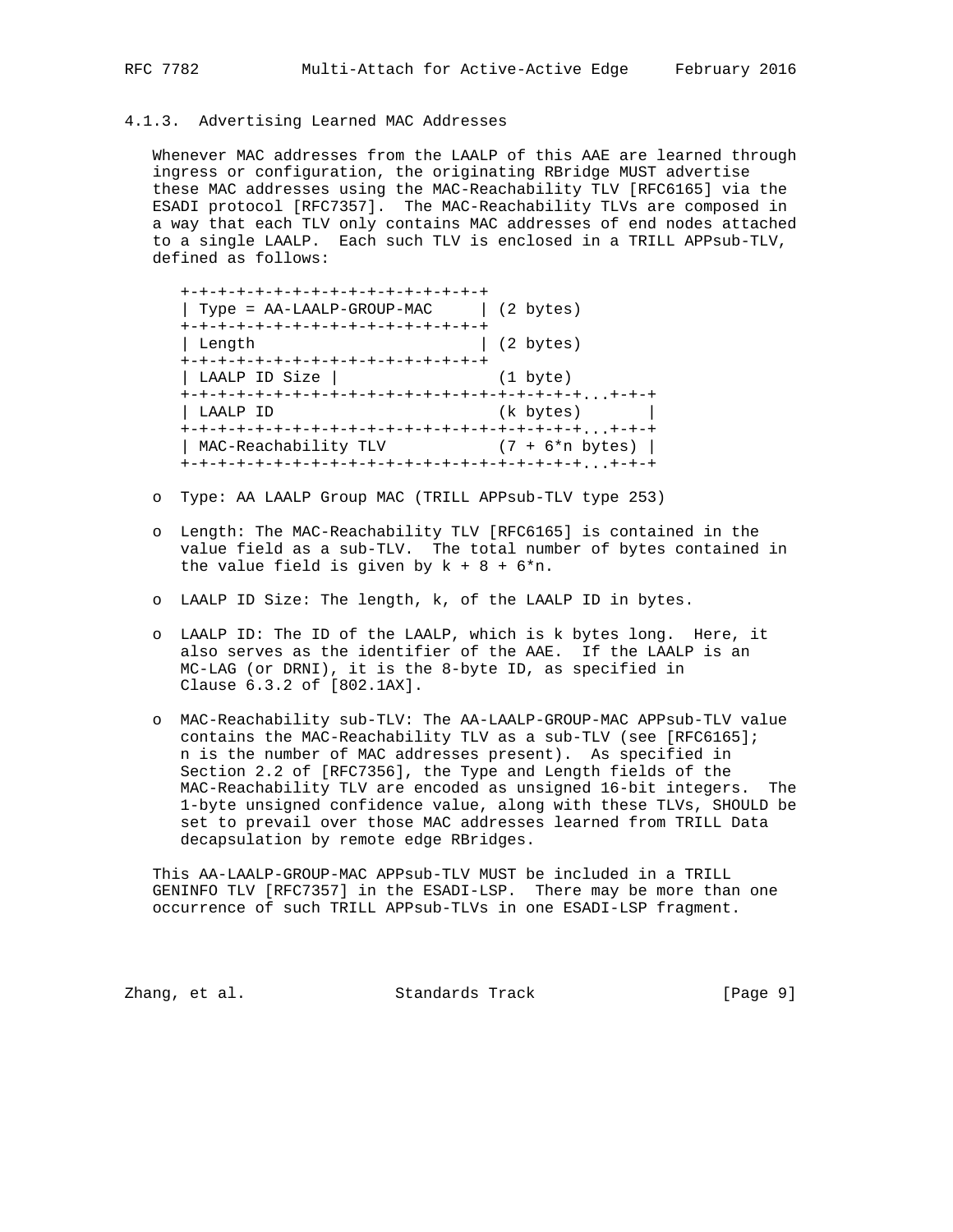For those MAC addresses contained in an AA-LAALP-GROUP-MAC APPsub-TLV, this document applies. Otherwise, [RFC7357] applies. For example, an AAE member RBridge continues to enclose MAC addresses learned from TRILL Data packet decapsulation in MAC-Reachability TLVs

as per [RFC6165] and advertise them using the ESADI protocol.

 When the remote RBridge learns MAC addresses contained in the AA-LAALP-GROUP-MAC APPsub-TLV via the ESADI protocol [RFC7357], it sends the packets destined to these MAC addresses to the closest one (the one to which the remote RBridge has the least-cost forwarding path) of those RBridges in the AAE identified by the LAALP ID in the AA-LAALP-GROUP-MAC APPsub-TLV. If there are multiple equal least-cost member RBridges, the ingress RBridge is required to select one of them in a pseudorandom way, as specified in Section 5.3 of [RFC7357].

 When another RBridge in the same AAE group receives an ESADI-LSP with the AA-LAALP-GROUP-MAC APPsub-TLV, it also learns MAC addresses of those end nodes served by the corresponding LAALP. These MAC addresses SHOULD be learned as if those end nodes are locally attached to this RBridge itself.

 An AAE member RBridge MUST use the AA-LAALP-GROUP-MAC APPsub-TLV to advertise in ESADI the MAC addresses learned from a plain local link (a non-LAALP link) with Data Labels that happen to be covered by the Data Labels of any attached LAALP. The reason is that MAC learning from TRILL Data packet decapsulation within these Data Labels at the remote edge RBridge has normally been disabled for this RBridge.

 This APPsub-TLV changes whenever the MAC reachability situation for the LAALP changes.

Zhang, et al. Standards Track [Page 10]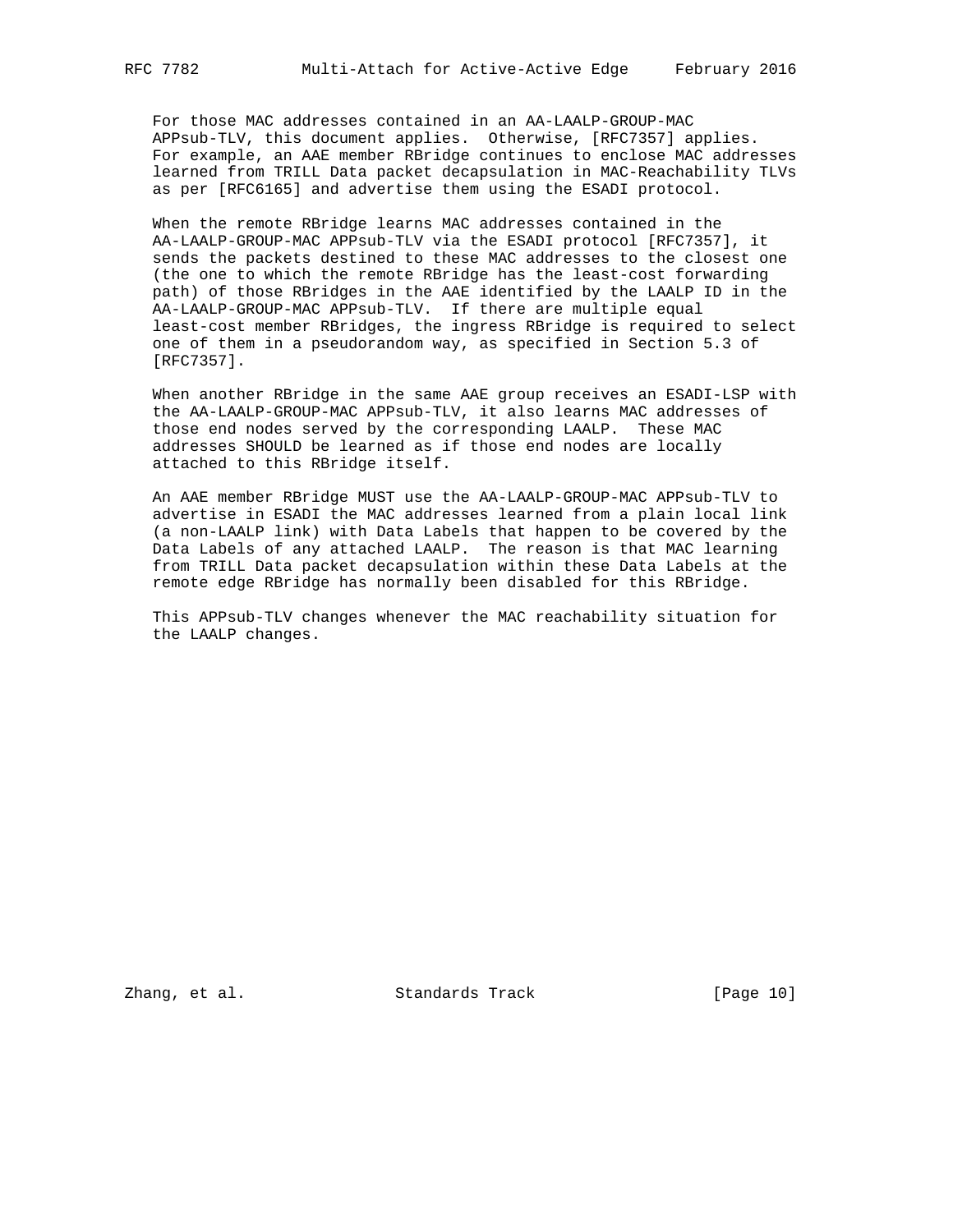# 4.2. Extended RBridge Capability Flags APPsub-TLV

 The following Extended RBridge Capability Flags APPsub-TLV will be included in E-L1FS FS-LSP fragment zero [RFC7780] as an APPsub-TLV of the TRILL GENINFO TLV:

 +-+-+-+-+-+-+-+-+-+-+-+-+-+-+-+-+ | Type = EXTENDED-RBRIDGE-CAP | (2 bytes) +-+-+-+-+-+-+-+-+-+-+-+-+-+-+-+-+ | Length | (2 bytes) +-+-+-+-+-+-+-+-+-+-+-+-+-+-+-+-+ | Topology | (2 bytes) +-+-+-+-+-+-+-+-+-+-+-+-+-+-+-+-+-+-+-+-+-+-+-+-+-+-+-+-+-+-+-+-+ Reserved +-+-+-+-+-+-+-+-+-+-+-+-+-+-+-+-+-+-+-+-+-+-+-+-+-+-+-+-+-+-+-+-+ Reserved (continued) +-+-+-+-+-+-+-+-+-+-+-+-+-+-+-+-+-+-+-+-+-+-+-+-+-+-+-+-+-+-+-+-+

- o Type: Extended RBridge Capability (TRILL APPsub-TLV type 254)
- o Length: Set to 10.
- o Topology: Indicates the topology to which the capabilities apply. When this field is set to zero, either topologies are not in use or the capabilities apply to all topologies [TRILL-MT].
- o E: Bit 0 of the capability bits. When this bit is set, it indicates that the originating RBridge acts as specified in Option B above.
- o H: Bit 1 of the capability bits. When this bit is set, it indicates that the originating RBridge keeps multiple MAC attachments learned from TRILL Data packet decapsulation with fast path hardware; that is, it acts as specified in Option A above.
- o Reserved: Flags extending from bit 2 through bit 63 of the capability bits. Reserved for future use. These MUST be sent as zero and ignored on receipt.

 The Extended RBridge Capability Flags TRILL APPsub-TLV is used to notify other RBridges as to whether the originating RBridge supports the capability indicated by the E and H bits. For example, if the E bit is set, it indicates that the originating RBridge will act as defined in Option B. That is, it will disable the MAC learning from TRILL Data packet decapsulation within Data Labels advertised by AAE RBridges while waiting for the TRILL ESADI-LSPs to distribute the {MAC, Nickname, Data Label} association. Meanwhile, this RBridge is able to act as an AAE RBridge. It is required that MAC addresses

Zhang, et al. Standards Track [Page 11]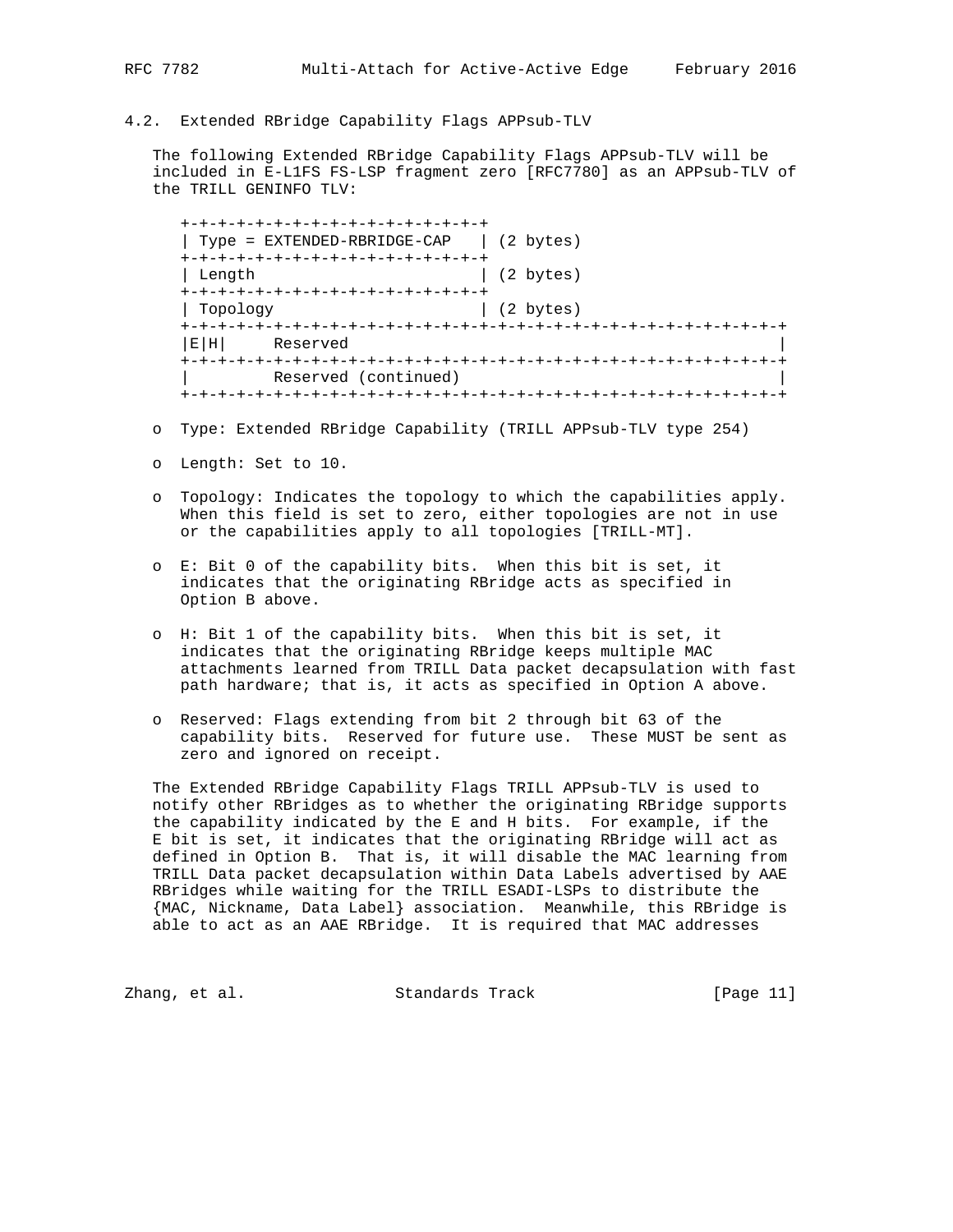learned from local LAALPs be advertised in TRILL ESADI-LSPs, using the AA-LAALP-GROUP-MAC APPsub-TLV, which is defined in Section 4.1.3. If an RBridge in an AAE group, as specified herein, observes a remote RBridge interested in one or more of that AAE group's Data Labels and the remote RBridge does not support, as indicated by its extended capabilities, either Option A or Option B, then the AAE group MUST fall back to active-standby mode.

 This APPsub-TLV is expected to rarely change, as it only needs to be updated when RBridge capabilities change, e.g., due to an upgrade or reconfiguration.

5. Meeting the Design Goals

 This section explores how this specification meets the major design goals of AAE.

5.1. No MAC Address Flip-Flopping (Normal Unicast Egress)

 Since all RBridges talking with the AAE RBridges in the campus are able to see multiple attachments for one MAC address in ESADI [RFC7357], a MAC address learned from one AAE member will not be overwritten by the same MAC address learned from another AAE member. Although multiple entries for this MAC address will be created, for return traffic the remote RBridge is required to consistently use one of the attachments for each MAC address rather than flip-flopping among them (see Section 4.2.6 of [RFC6325] and Section 5.3 of [RFC7357]).

5.2. Regular Unicast/Multicast Ingress

 LAALP guarantees that each frame will be sent to the AAE via exactly one uplink. RBridges in the AAE simply follow the process per [RFC6325] to ingress the frame. For example, each RBridge uses its own nickname as the ingress nickname to encapsulate the frame. In such a scenario, each RBridge takes for granted that it is the Appointed Forwarder for the VLANs enabled on the uplink of the LAALP.

5.3. Correct Multicast Egress

 A fundamental design goal of AAE is that there must be no duplication or forwarding loop.

5.3.1. No Duplication (Single Exit Point)

 When multi-destination TRILL Data packets for a specific Data Label are received from the campus, it is important that exactly one RBridge out of the AAE group let through each multi-destination

Zhang, et al. Standards Track [Page 12]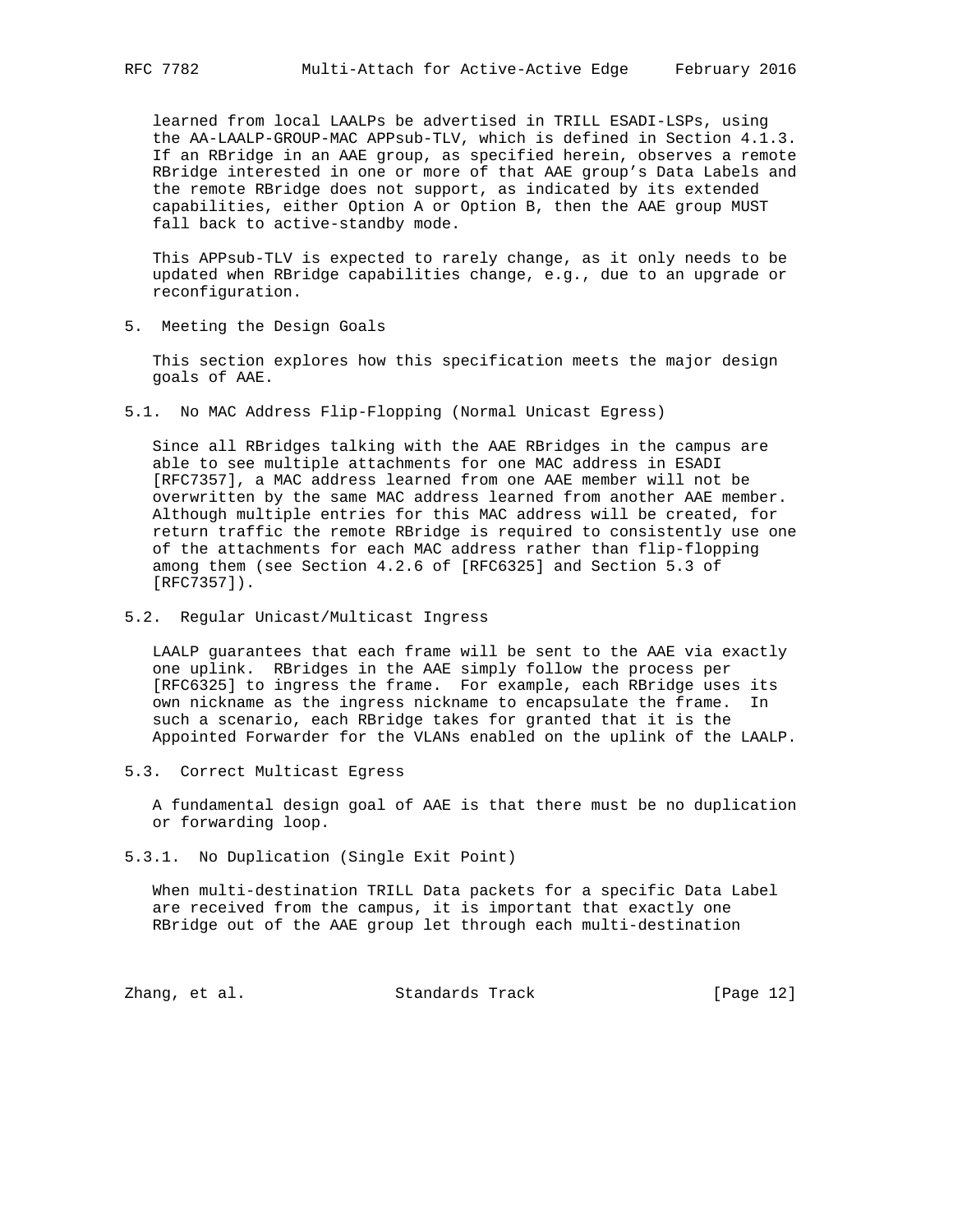packet so that no duplication will happen. The LAALP will have defined its selection function (using hashing or an election algorithm) to designate a forwarder for a multi-destination frame. Since AAE member RBridges support the LAALP, they are able to utilize that selection function to determine the single exit point. If the output of the selection function points to the port attached to the receiving RBridge itself (i.e., the packet should be egressed out of this node), the receiving RBridge MUST egress this packet for that AAE group. Otherwise, the packet MUST NOT be egressed for that AAE group. (For ports that lead to non-AAE links, the receiving RBridge determines whether to egress the packet or not, according to [RFC6325], which is updated by [RFC7172].)

#### 5.3.2. No Echo (Split Horizon)

 When a multi-destination frame originated from an LAALP is ingressed by an RBridge of an AAE group, distributed to the TRILL network, and then received by another RBridge in the same AAE group, it is important that this receiving RBridge does not egress this frame back to this LAALP. Otherwise, it will cause a forwarding loop (echo). The well-known "split horizon" technique (as discussed in Section 2.2.1 of [RFC1058]) is used to eliminate the echo issue.

 RBridges in the AAE group need to perform split horizon based on the ingress RBridge nickname plus the VLAN of the TRILL Data packet. They need to set up per-port filtering lists consisting of the tuple of <ingress nickname, VLAN>. Packets with information matching any entry in the filtering list MUST NOT be egressed out of that port. The information for such filters is obtained by listening to the AA-LAALP-GROUP-RBRIDGES TRILL APPsub-TLVs, as defined in Section 4.1.2. Note that all enabled VLANs MUST be consistent on all ports connected to an LAALP. So, the enabled VLANs need not be included in these TRILL APPsub-TLVs. They can be locally obtained from the port attached to that LAALP. By parsing these APPsub-TLVs, the receiving RBridge discovers all other RBridges connected to the same LAALP. The Sender Nickname of the originating RBridge will be added to the filtering list of the port attached to the LAALP. For example, RB3 in Figure 1 will set up a filtering list that looks like {<RB1, VLAN 10>, <RB2, VLAN 10>} on its port attached to LAALP1. According to split horizon, TRILL Data packets within VLAN 10 ingressed by RB1 or RB2 will not be egressed out of this port.

 When there are multiple LAALPs connected to the same RBridge, these LAALPs may have VLANs that overlap. Here, a VLAN overlap means that this VLAN ID is enabled by multiple LAALPs. A customer may require that hosts within these overlapped VLANs communicate with each other.

Zhang, et al. Standards Track [Page 13]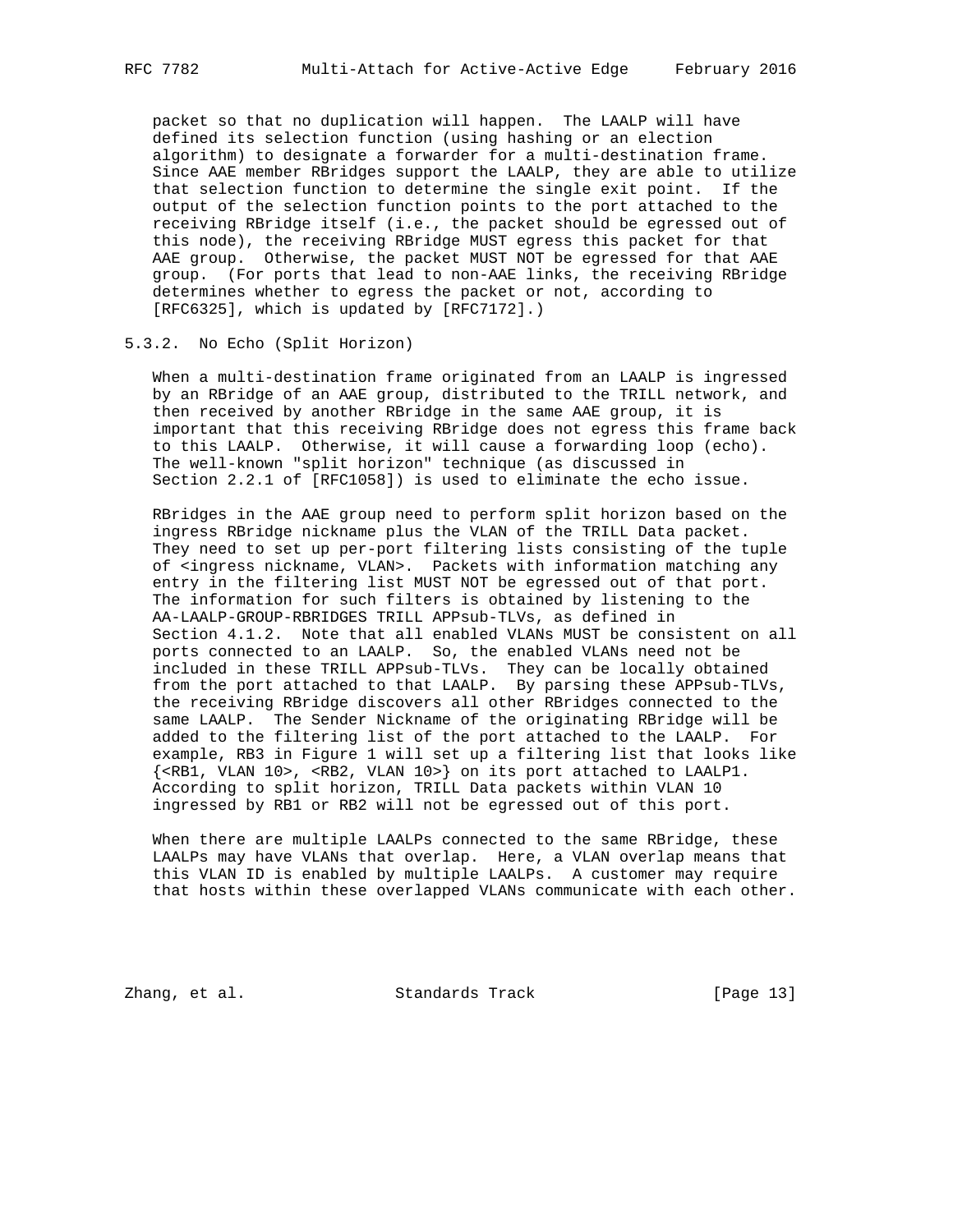Appendix A provides several scenarios to explain how hosts communicate within the overlapped VLANs and how split horizon happens.

5.4. No Black-Hole or Triangular Forwarding

 If a sub-link of the LAALP fails while remote RBridges continue to send packets towards the failed port, a black-hole happens. If the AAE member RBridge with that failed port starts to redirect the packets to other member RBridges for delivery, triangular forwarding occurs.

 The member RBridge attached to the failed sub-link makes use of the ESADI protocol to flush those MAC addresses affected by the failure, as defined in Section 5.2 of [RFC7357]. After doing that, no packets will be sent towards the failed port, and hence no black-hole will happen. Nor will the member RBridge need to redirect packets to other member RBridges; thus, triangular forwarding is avoided.

#### 5.5. Load Balance towards the AAE

 Since a remote RBridge can see multiple attachments of one MAC address in ESADI, this remote RBridge can choose to spread the traffic towards the AAE members on a per-flow basis. Each of them is able to act as the egress point. In doing this, the forwarding paths need not be limited to the least-cost path selection from the ingress RBridge to the AAE RBridges. The traffic load from the remote RBridge towards the AAE RBridges can be balanced based on a pseudorandom selection method (see Section 4.1.3).

 Note that the load-balance method adopted at a remote ingress RBridge is not to replace the load-balance mechanism of LAALP. These two load-spreading mechanisms should take effect separately.

# 5.6. Scalability

 With Option A, multiple attachments need to be recorded for a MAC address learned from AAE RBridges. More entries may be consumed in the MAC learning table. However, MAC addresses attached to an LAALP are usually only a small part of all MAC addresses in the whole TRILL campus. As a result, the extra table memory space required by multi-attached MAC addresses can usually be accommodated in an RBridge's unused MAC table space.

Zhang, et al. Standards Track [Page 14]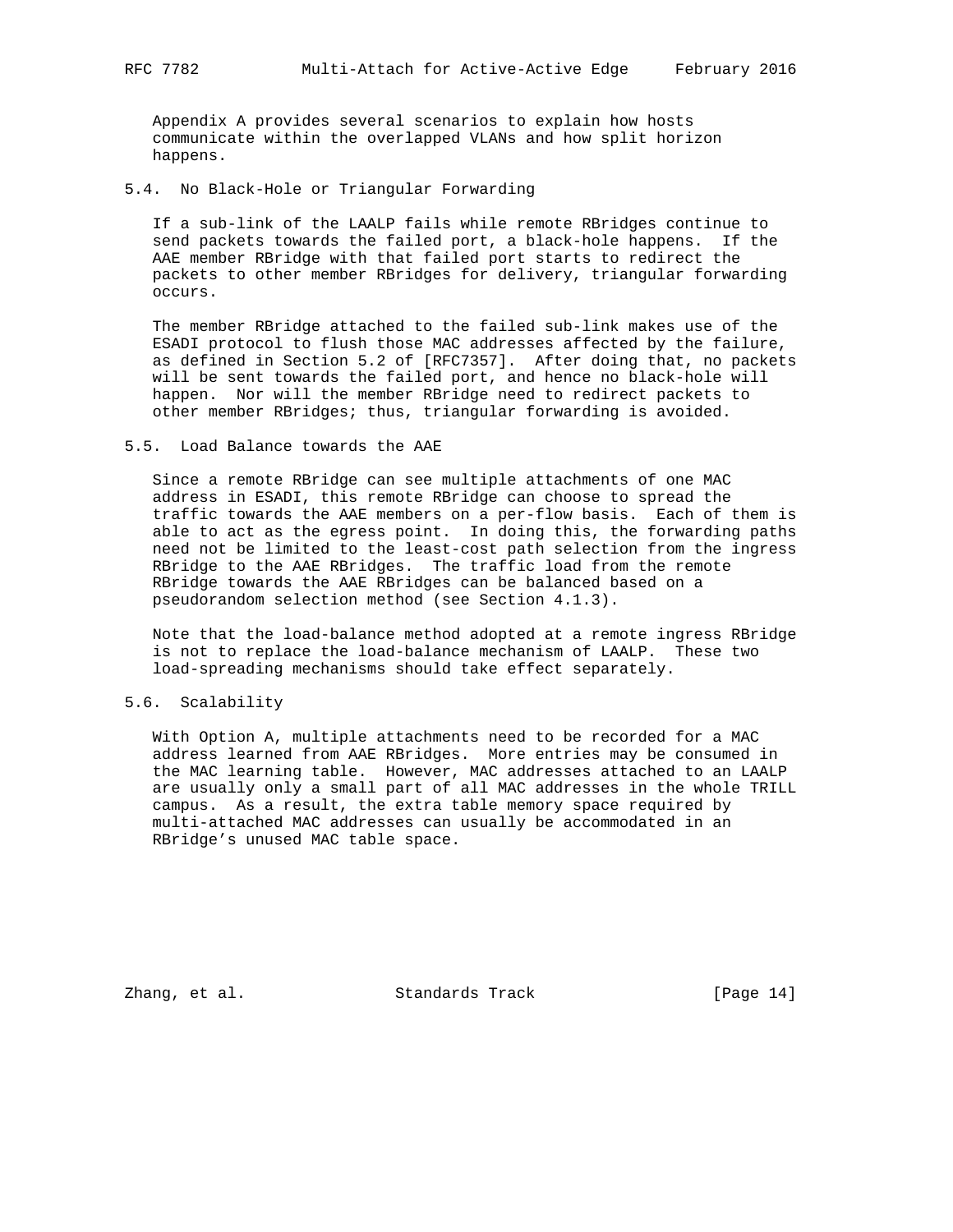With Option B, remote RBridges will keep the multiple attachments of a MAC address in the ESADI link-state databases, which are usually maintained by software. In the MAC table, which is normally implemented in hardware, an RBridge still establishes only one entry for each MAC address.

## 6. E-L1FS Backward Compatibility

 The Extended TLVs defined in Sections 4.1.2, 4.1.3, and 4.2 of this document are to be used in an Extended Level 1 Flooding Scope (E-L1FS) PDU [RFC7356] [RFC7780]. For those RBridges that do not support E-L1FS, the EXTENDED-RBRIDGE-CAP TRILL APPsub-TLV will not be sent out either, and MAC multi-attach active-active is not supported.

7. Security Considerations

 For security considerations pertaining to extensions transported by TRILL ESADI, see the Security Considerations section in [RFC7357].

 For extensions not transported by TRILL ESADI, RBridges may be configured to include the IS-IS Authentication TLV (10) in the IS-IS PDUs to use IS-IS security [RFC5304] [RFC5310].

 Since currently deployed LAALPs [RFC7379] are proprietary, security over membership in, and internal management of, AAE groups is proprietary. In environments where the above authentication is not adopted, a rogue RBridge that insinuates itself into an AAE group can disrupt end-station traffic flowing into or out of that group. For example, if there are N RBridges in the group, it could typically control 1/Nth of the traffic flowing out of that group and a similar amount of unicast traffic flowing into that group.

For general TRILL security considerations, see [RFC6325].

Zhang, et al. Standards Track [Page 15]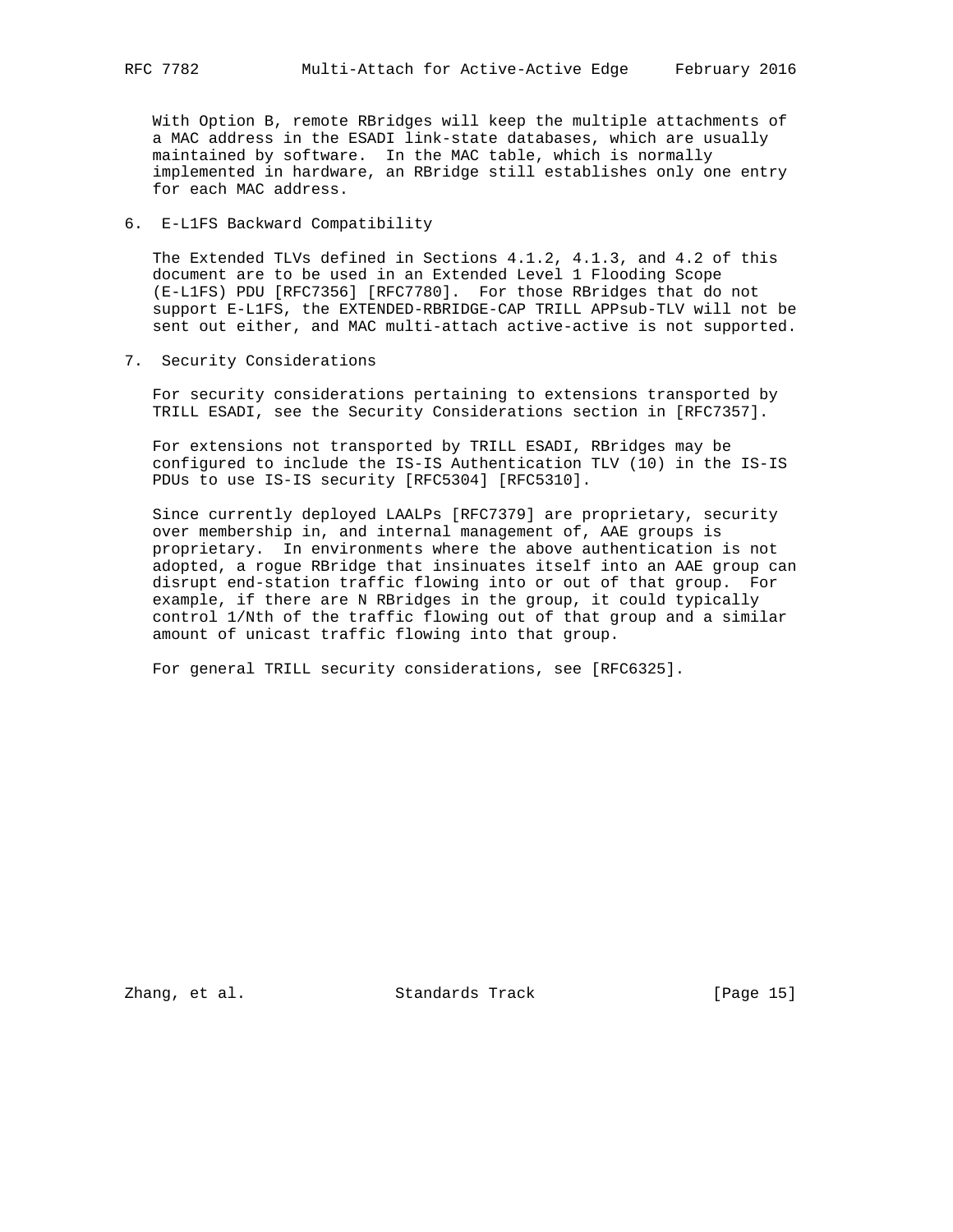# 8. IANA Considerations

8.1. TRILL APPsub-TLVs

 IANA has allocated three new types under the TRILL GENINFO TLV [RFC7357] for the TRILL APPsub-TLVs defined in Sections 4.1.2, 4.1.3, and 4.2 of this document. The following entries have been added to the "TRILL APPsub-TLV Types under IS-IS TLV 251 Application Identifier 1" registry on the TRILL Parameters IANA web page.

| Type | Name                    | Reference |
|------|-------------------------|-----------|
|      |                         |           |
| 252  | AA-LAALP-GROUP-RBRIDGES | RFC 7782  |
| 253  | AA-LAALP-GROUP-MAC      | RFC 7782  |
| 254  | EXTENDED-RBRIDGE-CAP    | RFC 7782  |

# 8.2. Extended RBridge Capabilities Registry

 IANA has created a registry under the "Transparent Interconnection of Lots of Links (TRILL) Parameters" registry as follows:

Name: Extended RBridge Capabilities

Registration Procedure: Expert Review

Reference: RFC 7782

| Bit.       |        | Mnemonic Description      | Reference |  |  |
|------------|--------|---------------------------|-----------|--|--|
|            |        |                           |           |  |  |
|            | - F. I | Option B Support RFC 7782 |           |  |  |
|            |        | Option A Support RFC 7782 |           |  |  |
| $2 - 63 -$ |        | Unassigned                |           |  |  |

Zhang, et al. Standards Track [Page 16]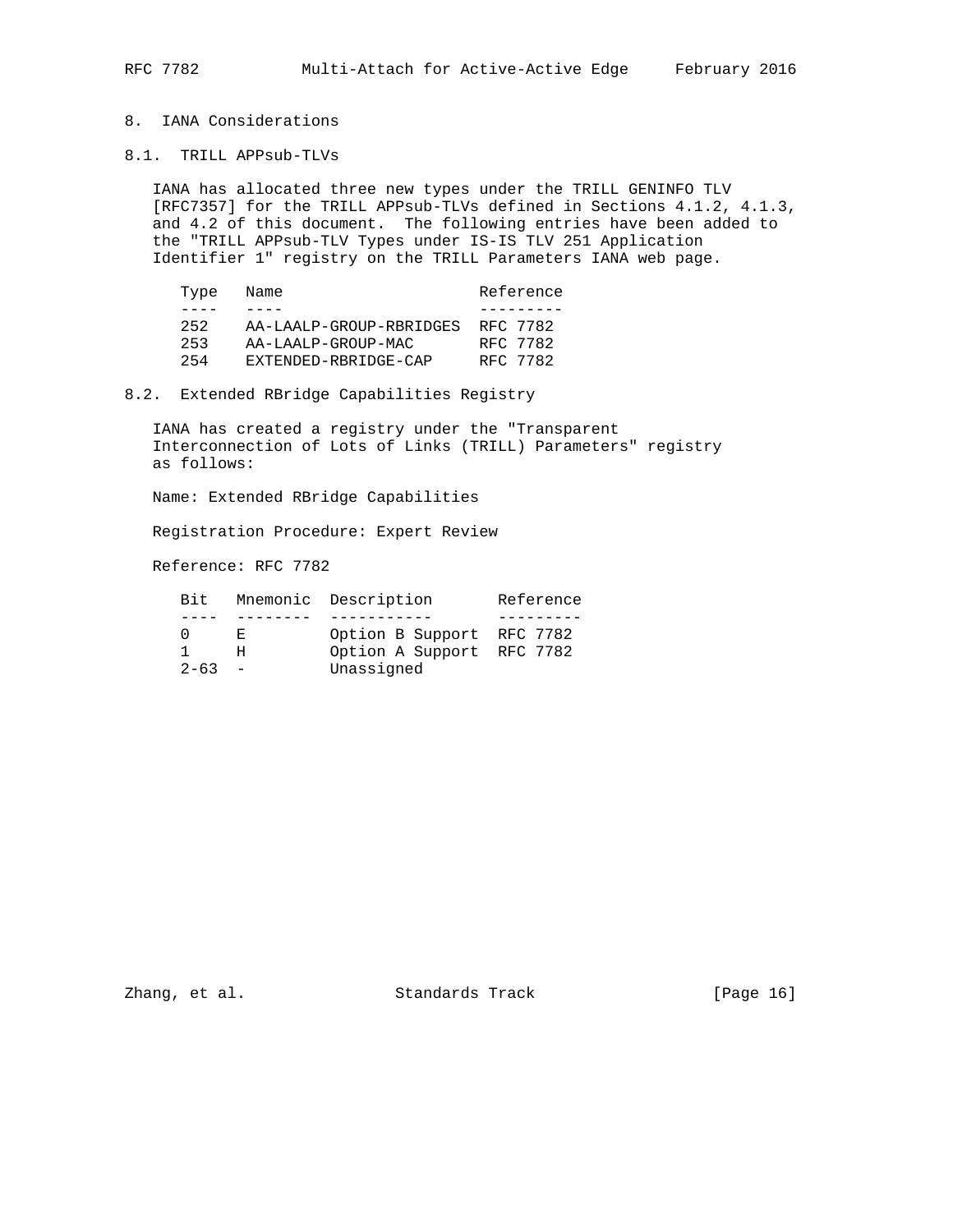RFC 7782 Multi-Attach for Active-Active Edge February 2016

8.3. Active-Active Flags

IANA has allocated two flag bits, with mnemonic "AA", as follows:

One flag bit is allocated from the Interested VLANs Flag Bits.

Bit Mnemonic Description **Reference**  --- -------- ----------- --------- 16 AA VLANs for Active-Active RFC 7782

One flag bit is allocated from the Interested Labels Flag Bits.

| Bit |    | Mnemonic Description   | Reference |  |  |
|-----|----|------------------------|-----------|--|--|
|     |    |                        |           |  |  |
|     | ΆA | FGLs for Active-Active | RFC 7782  |  |  |

#### 9. References

- 9.1. Normative References
	- [802.1AX] IEEE, "IEEE Standard for Local and metropolitan area networks - Link Aggregation", IEEE Std 802.1AX-2014, DOI 10.1109/IEEESTD.2014.7055197, December 2014.
	- [RFC2119] Bradner, S., "Key words for use in RFCs to Indicate Requirement Levels", BCP 14, RFC 2119, DOI 10.17487/RFC2119, March 1997, <http://www.rfc-editor.org/info/rfc2119>.
	- [RFC6165] Banerjee, A. and D. Ward, "Extensions to IS-IS for Layer-2 Systems", RFC 6165, DOI 10.17487/RFC6165, April 2011, <http://www.rfc-editor.org/info/rfc6165>.
	- [RFC6325] Perlman, R., Eastlake 3rd, D., Dutt, D., Gai, S., and A. Ghanwani, "Routing Bridges (RBridges): Base Protocol Specification", RFC 6325, DOI 10.17487/RFC6325, July 2011, <http://www.rfc-editor.org/info/rfc6325>.
	- [RFC6439] Perlman, R., Eastlake, D., Li, Y., Banerjee, A., and F. Hu, "Routing Bridges (RBridges): Appointed Forwarders", RFC 6439, DOI 10.17487/RFC6439, November 2011, <http://www.rfc-editor.org/info/rfc6439>.
	- [RFC7172] Eastlake 3rd, D., Zhang, M., Agarwal, P., Perlman, R., and D. Dutt, "Transparent Interconnection of Lots of Links (TRILL): Fine-Grained Labeling", RFC 7172, DOI 10.17487/RFC7172, May 2014, <http://www.rfc-editor.org/info/rfc7172>.

| [Page 17]<br>Zhang, et al.<br>Standards Track |  |  |  |  |
|-----------------------------------------------|--|--|--|--|
|-----------------------------------------------|--|--|--|--|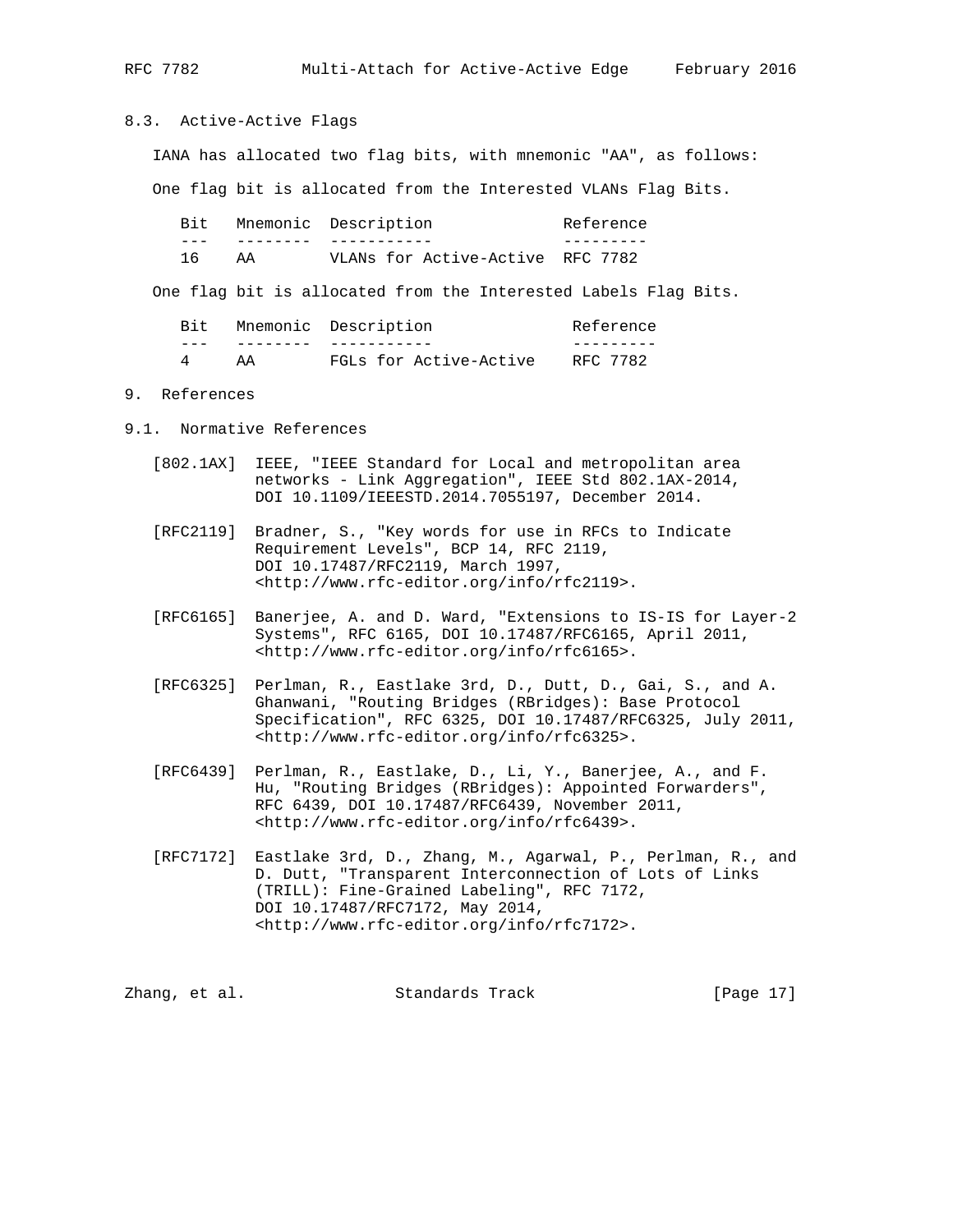- [RFC7176] Eastlake 3rd, D., Senevirathne, T., Ghanwani, A., Dutt, D., and A. Banerjee, "Transparent Interconnection of Lots of Links (TRILL) Use of IS-IS", RFC 7176, DOI 10.17487/RFC7176, May 2014, <http://www.rfc-editor.org/info/rfc7176>.
- [RFC7177] Eastlake 3rd, D., Perlman, R., Ghanwani, A., Yang, H., and V. Manral, "Transparent Interconnection of Lots of Links (TRILL): Adjacency", RFC 7177, DOI 10.17487/RFC7177, May 2014, <http://www.rfc-editor.org/info/rfc7177>.
- [RFC7356] Ginsberg, L., Previdi, S., and Y. Yang, "IS-IS Flooding Scope Link State PDUs (LSPs)", RFC 7356, DOI 10.17487/RFC7356, September 2014, <http://www.rfc-editor.org/info/rfc7356>.
- [RFC7357] Zhai, H., Hu, F., Perlman, R., Eastlake 3rd, D., and O. Stokes, "Transparent Interconnection of Lots of Links (TRILL): End Station Address Distribution Information (ESADI) Protocol", RFC 7357, DOI 10.17487/RFC7357, September 2014, <http://www.rfc-editor.org/info/rfc7357>.
- [RFC7780] Eastlake 3rd, D., Zhang, M., Perlman, R., Banerjee, A., Ghanwani, A., and S. Gupta, "Transparent Interconnection of Lots of Links (TRILL): Clarifications, Corrections, and Updates", RFC 7780, DOI 10.17487/RFC7780, February 2016, <http://www.rfc-editor.org/info/rfc7780>.

Zhang, et al. Standards Track [Page 18]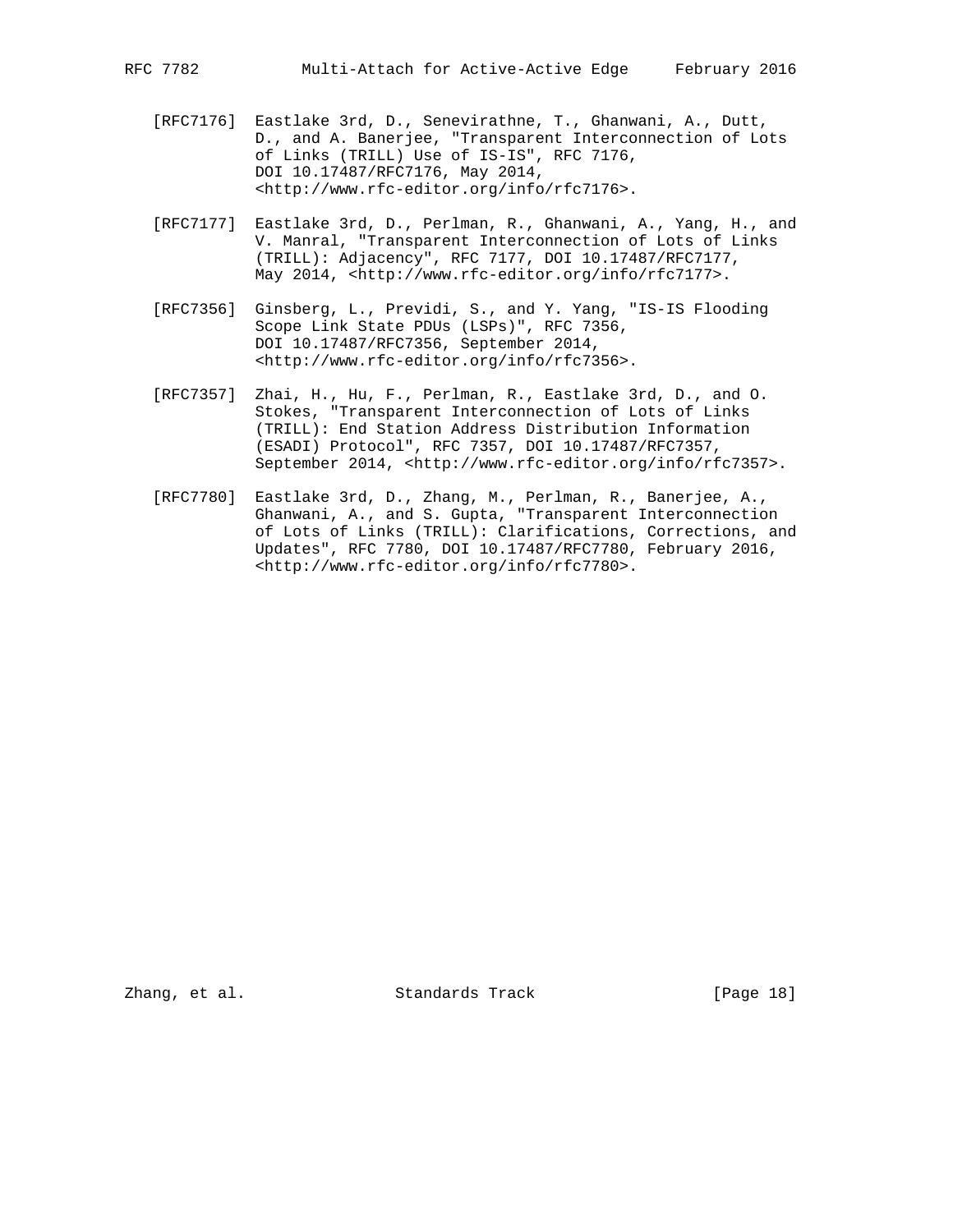# 9.2. Informative References

- [IS-IS] International Organization for Standardization, "Information technology -- Telecommunications and information exchange between systems -- Intermediate System to Intermediate System intra-domain routeing information exchange protocol for use in conjunction with the protocol for providing the connectionless-mode network service (ISO 8473)", ISO/IEC 10589:2002, Second Edition, November 2002.
- [RFC1058] Hedrick, C., "Routing Information Protocol", RFC 1058, DOI 10.17487/RFC1058, June 1988, <http://www.rfc-editor.org/info/rfc1058>.
- [RFC5304] Li, T. and R. Atkinson, "IS-IS Cryptographic Authentication", RFC 5304, DOI 10.17487/RFC5304, October 2008, <http://www.rfc-editor.org/info/rfc5304>.
- [RFC5310] Bhatia, M., Manral, V., Li, T., Atkinson, R., White, R., and M. Fanto, "IS-IS Generic Cryptographic Authentication", RFC 5310, DOI 10.17487/RFC5310, February 2009, <http://www.rfc-editor.org/info/rfc5310>.
- [RFC7379] Li, Y., Hao, W., Perlman, R., Hudson, J., and H. Zhai, "Problem Statement and Goals for Active-Active Connection at the Transparent Interconnection of Lots of Links (TRILL) Edge", RFC 7379, DOI 10.17487/RFC7379, October 2014, <http://www.rfc-editor.org/info/rfc7379>.
- [RFC7781] Zhai, H., Senevirathne, T., Perlman, R., Zhang, M., and Y. Li, "Transparent Interconnection of Lots of Links (TRILL): Pseudo-Nickname for Active-Active Access", RFC 7781, DOI 10.17487/RFC7781, February 2016, <http://www.rfc-editor.org/info/rfc7781>.
- [TRILL-MT] Eastlake 3rd, D., Zhang, M., Banerjee, A., and V. Manral, "TRILL: Multi-Topology", Work in Progress, draft-ietf-trill-multi-topology-00, September 2015.

Zhang, et al. Standards Track [Page 19]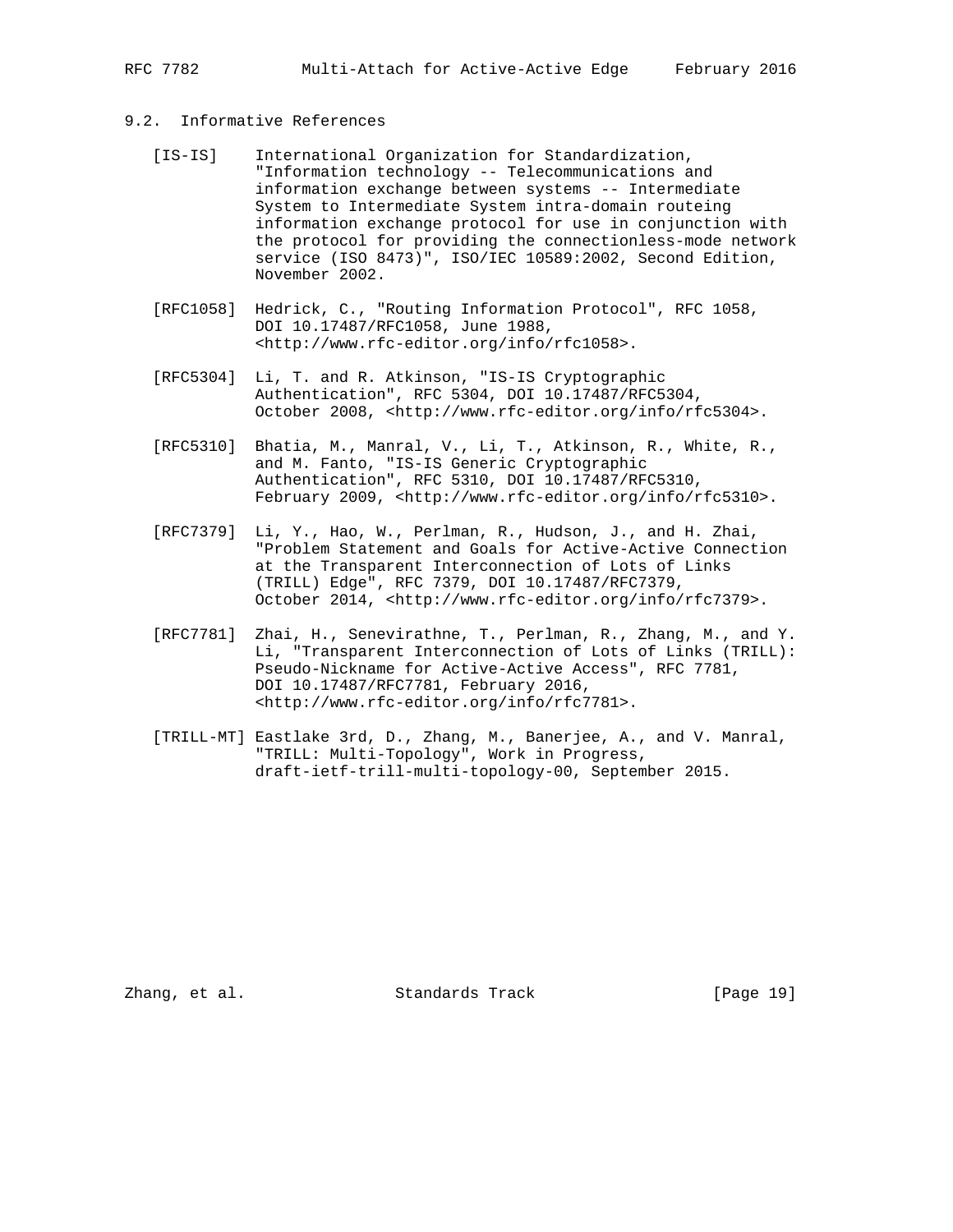|                |  | RB1   RB2   RB3                                                |  |  |
|----------------|--|----------------------------------------------------------------|--|--|
|                |  | L1 L2 L3 L1 L2 L3 L1 L2 L3                                     |  |  |
|                |  | VL10-20 VL15-25 VL15 VL10-20 VL15-25 VL15 VL10-20 VL15-25 VL15 |  |  |
|                |  | LAALP1 LAALP2 LAN LAALP1 LAALP2 LAN LAALP1 LAALP2 LAN          |  |  |
| R <sub>1</sub> |  | B2 B10 B1 B2 B20 B1 B2 B30                                     |  |  |

Appendix A. Scenarios for Split Horizon

Figure 2: An Example Topology to Explain Split Horizon

 Suppose that RB1, RB2, and RB3 are the active-active group connecting LAALP1 and LAALP2. LAALP1 and LAALP2 are connected to B1 and B2 at their other ends. Suppose that all these RBridges use port L1 to connect LAALP1 while they use port L2 to connect LAALP2. Assume that all three L1 ports enable VLANs 10-20 while all three L2 ports enable VLANs 15-25, so that there is an overlap of VLANs 15-20. A customer may require that hosts within these overlapped VLANs communicate with each other. That is, hosts attached to B1 in VLANs 15-20 need to communicate with hosts attached to B2 in VLANs 15-20. Assume that the remote plain RBridge RB4 also has hosts attached in VLANs 15-20 that need to communicate with those hosts in these VLANs attached to B1 and B2.

There are two major requirements:

- 1. Frames ingressed from RB1-L1-VLANs 15-20 MUST NOT be egressed out of ports RB2-L1 and RB3-L1.
- 2. At the same time, frames coming from B1-VLANs 15-20 should reach B2-VLANs 15-20.
- RB3 stores the information for split horizon on its ports L1 and L2.
	- On L1: {<ingress\_nickname\_RB1, VLANs 10-20>, <ingress\_nickname\_RB2, VLANs 10-20>}.
	- On L2: {<ingress\_nickname\_RB1, VLANs 15-25>, <ingress\_nickname\_RB2, VLANs 15-25>}.

Zhang, et al. Standards Track [Page 20]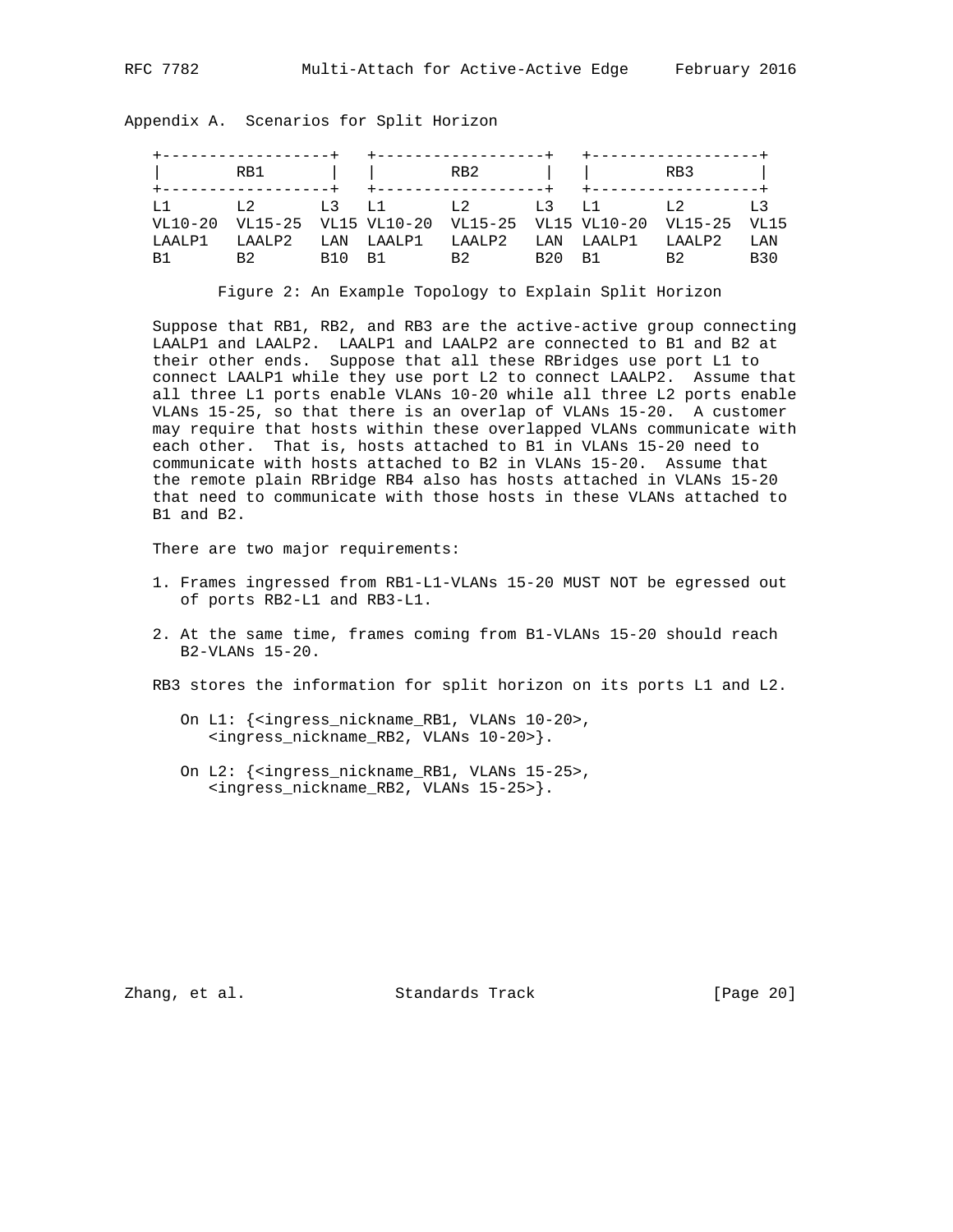Five clarification scenarios follow:

 a. Suppose that RB2 or RB3 receives a TRILL multi-destination data packet with VLAN 15 and ingress\_nickname\_RB1. RB3 is the single exit point (selected according to the hashing function of LAALP) for this packet. On ports L1 and L2, RB3 has covered <ingress\_nickname\_RB1, VLAN 15>, so that RB3 will not egress this packet out of either L1 or L2. Here, "split horizon" happens.

 Beforehand, RB1 obtains a native frame on port L1 from B1 in VLAN 15. RB1 determines that it should be forwarded as a multi-destination packet across the TRILL campus. Also, RB1 replicates this frame without TRILL encapsulation and sends it out of port L2, so that B2 will get this frame.

- b. Suppose that RB2 or RB3 receives a TRILL multi-destination data packet with VLAN 15 and ingress\_nickname\_RB4. RB3 is the single exit point. On ports L1 and L2, since RB3 has not stored any tuple with ingress\_nickname\_RB4, RB3 will decapsulate the packet and egress it out of both ports L1 and L2. So, both B1 and B2 will receive the frame.
- c. Suppose that there is a plain LAN link port L3 on RB1, RB2, and RB3, connecting to B10, B20, and B30, respectively. These L3 ports happen to be configured with VLAN 15. On port L3, RB2 and RB3 store no information for split horizon for AAE (since this port has not been configured to be in any LAALP). They will egress the packet ingressed from RB1-L1 in VLAN 15.
- d. If a packet is ingressed from RB1-L1 or RB1-L2 with VLAN 15, port RB1-L3 will not egress packets with ingress\_nickname\_RB1. RB1 needs to replicate this frame without encapsulation and sends it out of port L3. This kind of "bounce" behavior for multi-destination frames is just as specified in paragraph 3 of Section 4.6.1.2 of [RFC6325].
- e. If a packet is ingressed from RB1-L3, since RB1-L1 and RB1-L2 cannot egress packets with VLAN 15 and ingress\_nickname\_RB1, RB1 needs to replicate this frame without encapsulation and sends it out of ports L1 and L2. (Also see paragraph 3 of Section 4.6.1.2 of [RFC6325].)

#### Acknowledgments

 The authors would like to thank the following people for their comments and suggestions: Andrew Qu, Donald Eastlake, Erik Nordmark, Fangwei Hu, Liang Xia, Weiguo Hao, Yizhou Li, and Mukhtiar Shaikh.

Zhang, et al. Standards Track [Page 21]